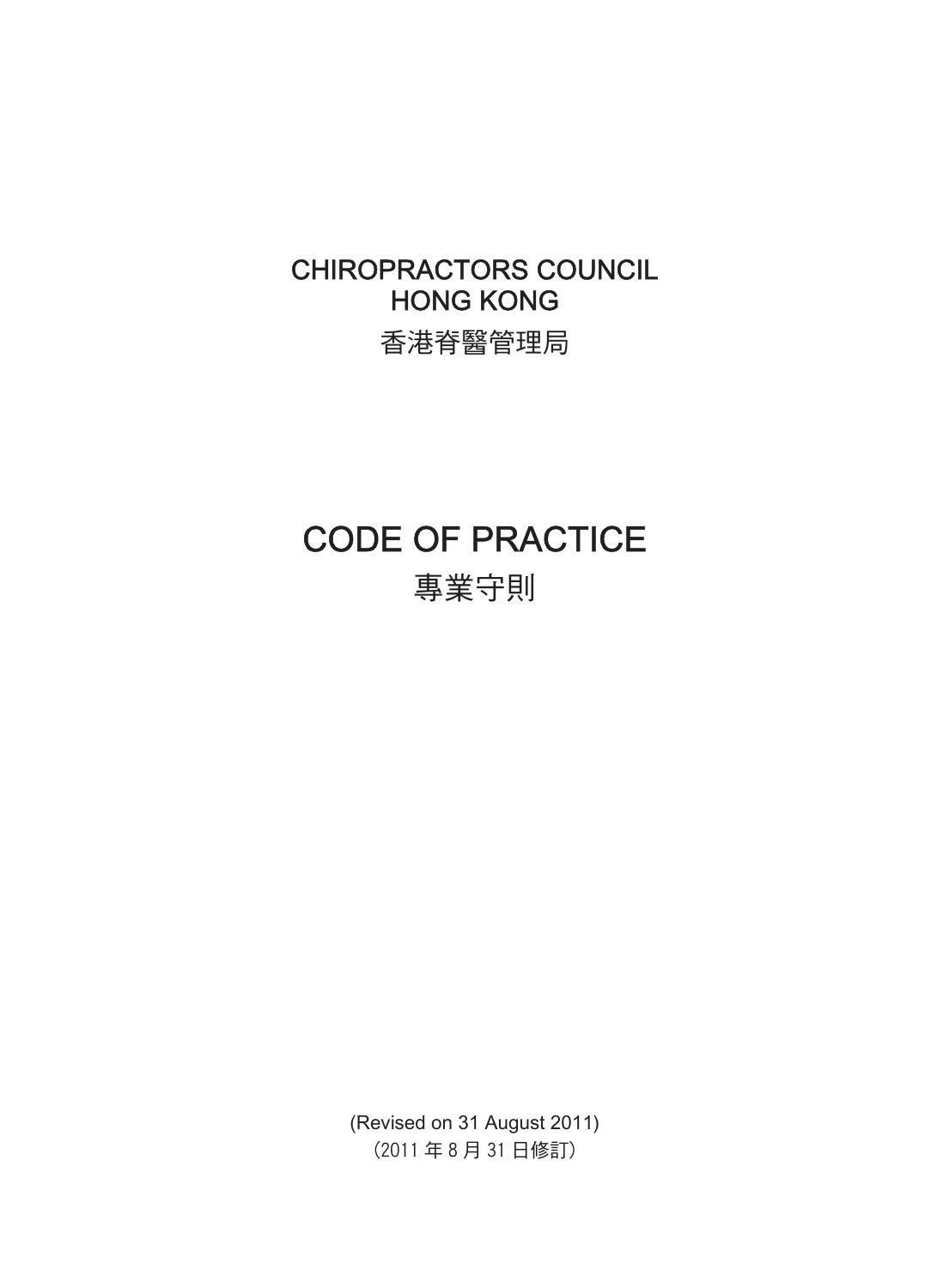## **CODE OF PRACTICE**

## FOR THE GUIDANCE OF REGISTERED CHIROPRACTORS

All registered chiropractors are earnestly advised to read through this pamphlet and to acquaint themselves thoroughly with its contents, thereby avoiding the danger of inadvertently transgressing accepted codes of professional ethical behaviour which may lead to disciplinary action by the Chiropractors Council.

CHIROPRACTORS COUNCIL HONG KONG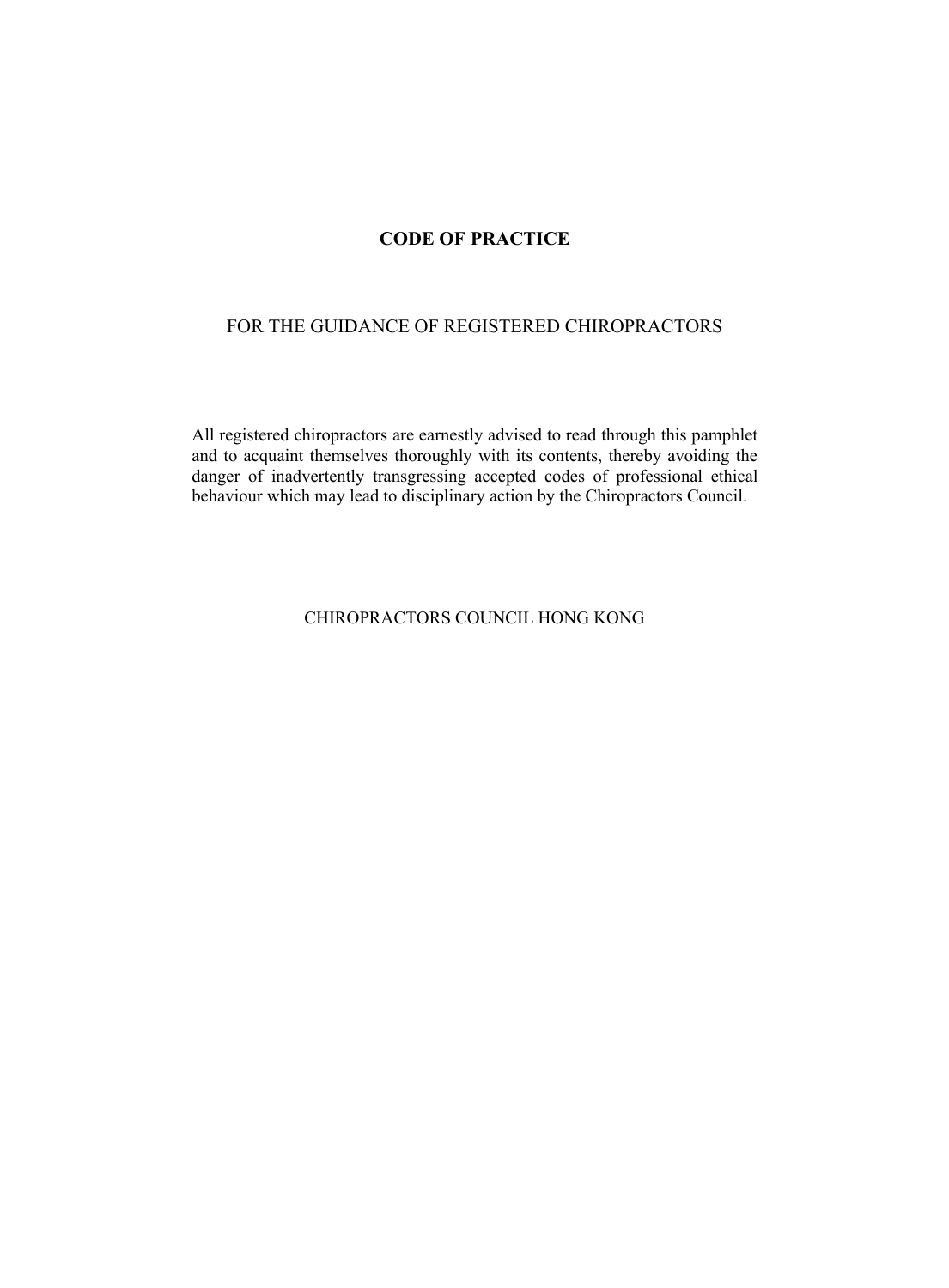## **CONTENTS**

|                            |                                                                                                                           | Page                                      |
|----------------------------|---------------------------------------------------------------------------------------------------------------------------|-------------------------------------------|
| <b>PART I</b>              | Chiropractic Oath                                                                                                         | 1                                         |
| <b>PART II</b><br>Foreword | Chiropractic – a brief history                                                                                            | $\overline{c}$<br>$\overline{\mathbf{3}}$ |
|                            |                                                                                                                           |                                           |
| <b>PART III</b>            | Scope of Chiropractic Practice                                                                                            | 4                                         |
| <b>PART IV</b>             |                                                                                                                           |                                           |
| 1.<br>$\overline{2}$ .     | Professional Conduct<br>Meaning of 'Misconduct or Neglect in any Professional Respect'<br><b>Basic Ethical Principles</b> | 5<br>5                                    |
| 3 <sub>1</sub>             | Convictions and Types of Professional Misconduct Which May Lead                                                           |                                           |
|                            | to Disciplinary Proceedings and Penalty                                                                                   | 6                                         |
|                            | 3.1 Conviction of an offence which may bring the profession of<br>chiropractic into disrepute                             |                                           |
|                            | 3.2 Disregard of professional responsibilities towards patients                                                           | 6                                         |
|                            | 3.3 Abuse of alcohol or drugs                                                                                             | 7                                         |
|                            | 3.4 Labelling of dispensed supplements                                                                                    | $\boldsymbol{7}$                          |
|                            | 3.5 Abuse of professional confidence                                                                                      | $\overline{7}$                            |
|                            | 3.6 Abuse of professional position in order to further an improper<br>association or commit adultery                      | 7                                         |
|                            | 3.7 Advertising                                                                                                           | $\overline{7}$                            |
|                            | 3.8 Depreciation of other registered chiropractors                                                                        | 14                                        |
|                            | 3.9 Canvassing                                                                                                            | 15                                        |
|                            | 3.10 Misleading and unapproved descriptions and announcements                                                             | 15                                        |
|                            | 3.11 Improper financial transactions (fees sharing)                                                                       | 17                                        |
|                            | 3.12 Untrue or misleading certificates and other professional<br>documents                                                | 17                                        |
|                            | 3.13 Covering                                                                                                             | 17                                        |
|                            | 3.14 Improper delegation of professional duties                                                                           | 17                                        |
|                            |                                                                                                                           |                                           |
|                            | <b>APPENDICES I – IX</b>                                                                                                  | 19                                        |

(Note : Words and expressions importing the masculine gender in this Code include the female gender.)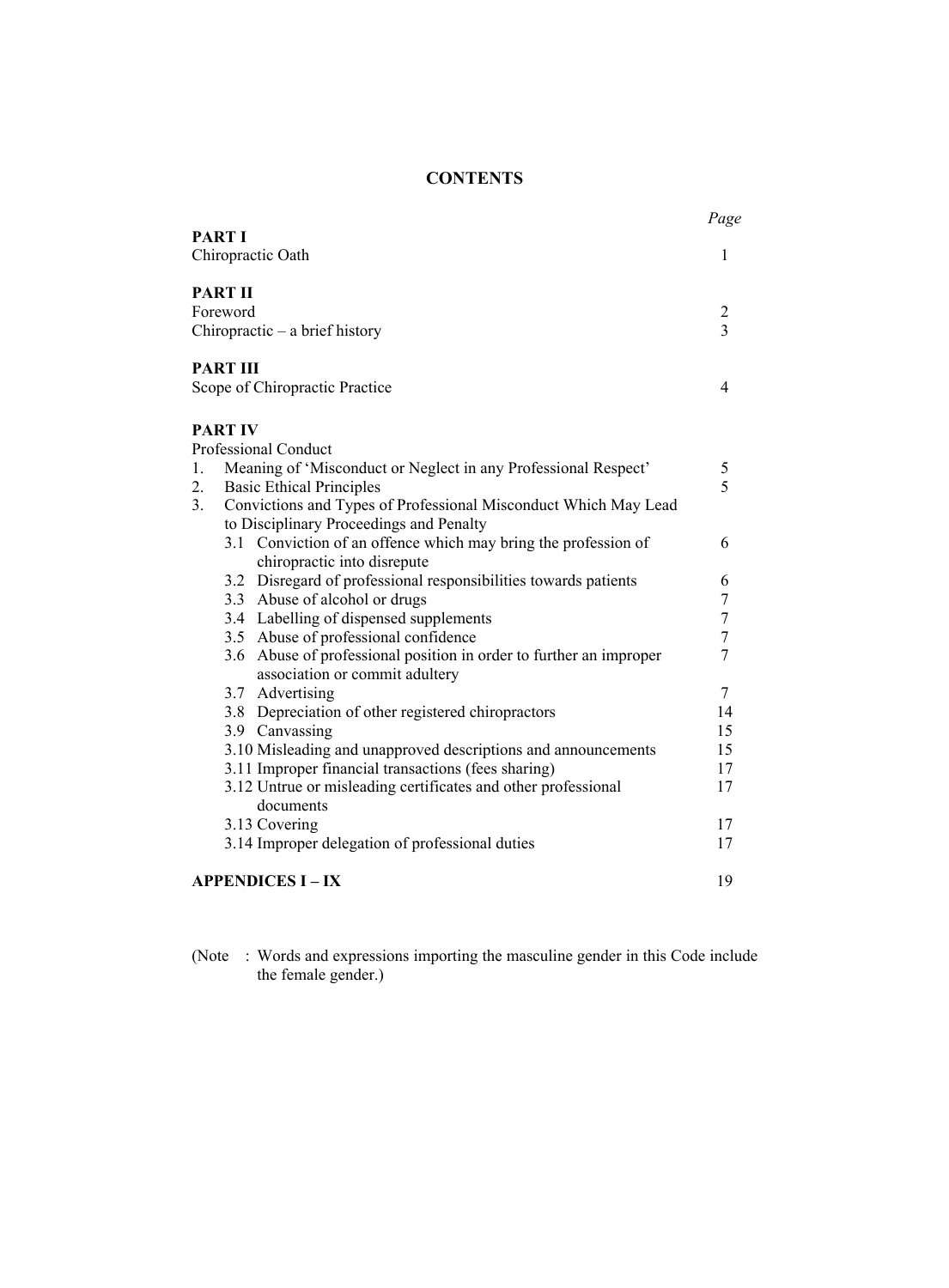#### **PART I**

#### **THE CHIROPRACTIC OATH**

 I DO HEREBY AFFIRM BEFORE GOD AND THESE ASSEMBLED WITNESSES THAT I WILL KEEP THIS OATH AND STIPULATION.

 TO HOLD IN ESTEEM AND RESPECT THOSE WHO TAUGHT ME THIS CHIROPRACTIC HEALING ART; TO FOLLOW THE METHODS OF TREATMENT WHICH ACCORDING TO MY ABILITY AND JUDGEMENT I CONSIDER FOR THE BENEFIT OF MY PATIENTS; TO ABSTAIN FROM WHATEVER IS DELETERIOUS AND MISCHIEVOUS; TO STAND READY AT ALL TIMES TO SERVE MY FELLOW MAN WITHOUT DISTINCTION OF RACE, COLOR OR CREED.

 WITH PURITY I WILL PASS MY LIFE AND PRACTISE MY ART; I WILL AT ALL TIMES CONSIDER THE PATIENTS UNDER MY CARE AS OF SUPREME IMPORTANCE; I WILL NOT SPARE MYSELF IN RENDERING THEM THE HELP WHICH I HAVE BEEN TAUGHT TO GIVE BY MY ALMA MATER; I WILL KEEP INVIOLATE ALL THINGS REVEALED TO ME AS A PHYSICIAN.

 WHILE I CONTINUE TO KEEP THIS OATH UNVIOLATED, MAY IT BE GRANTED TO ME TO ENJOY LIFE AND THE PRACTICE OF THE CHIROPRACTIC HEALING ART, RESPECTED BY ALL MEN AT ALL TIMES.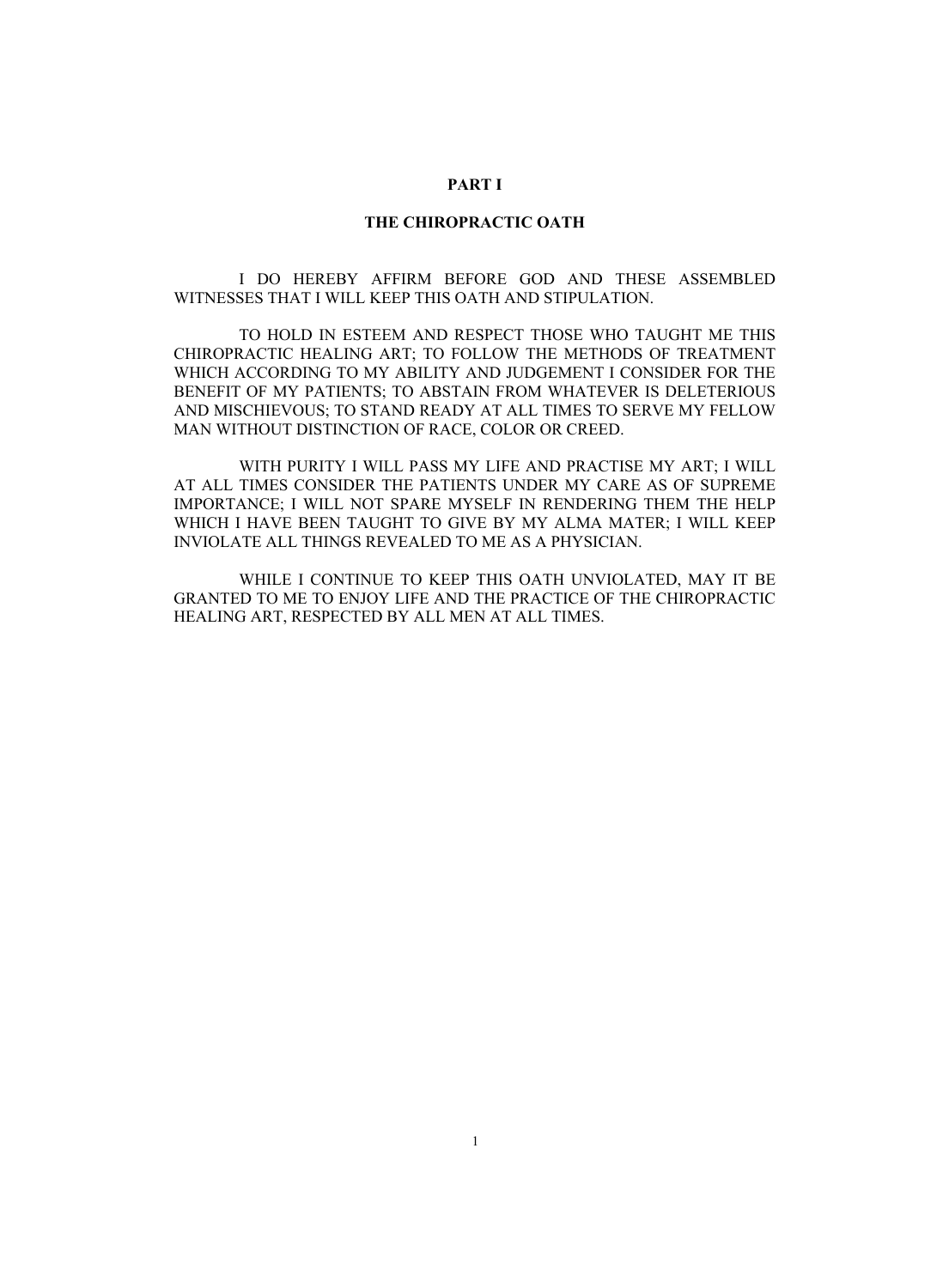#### **PART II**

#### **FOREWORD**

 The Chiropractors Council is established under the Chiropractors Registration Ordinance, Chapter 428. The Council's main functions are to maintain a register of persons practising chiropractic and to promote proper standards of professional practice and professional conduct amongst these persons.

 The purpose of this book is to provide a Code of Practice applicable to the profession. The Code is intended to provide guidance for conduct and relationships in carrying out the professional responsibilities consistent with the ethical obligations of the profession.

 A person who contravenes any part of the Code of Practice may be considered to be guilty of unprofessional conduct but the fact that any matters are not mentioned in the Code shall not preclude the Council from judging a person to have acted in an unprofessional or improper manner by reference to those matters.

 The Council wishes to emphasize that whatever is contained in the Code, every case referred to it will be considered on its own merits.

 The question of whether any particular course of conduct amounts to misconduct or neglect in any professional respect, and the gravity of such misconduct, are matters which will be determined by the Preliminary Investigation Committee and as appropriate an Inquiry Committee established by the Council, after hearing evidence in each individual case.

 If a person desires to have detailed advice on questions of professional conduct arising in particular circumstances, he is advised to consult his professional association, his own legal adviser or senior colleagues for advice. The Council, having a quasi-judicial function, is not able to advise individuals directly.

 The Council also wishes to emphasize that, in considering convictions, an inquiry committee is not required to inquire whether the registered chiropractor was properly convicted. A person who faces a criminal charge should remember this if he is advised to plead guilty, or not to appeal against a conviction, in order to avoid publicity or a severe sentence. It would be difficult for him, if he has been convicted of an offence, to argue before an inquiry committee that he was in fact innocent. It is therefore unwise for a person to plead guilty in a court of law to a charge to which he believes that he has a defence.

 This Code does not purport to be a complete guide to the Chiropractors Registration Ordinance, to which reference should be made in relation to specific matters.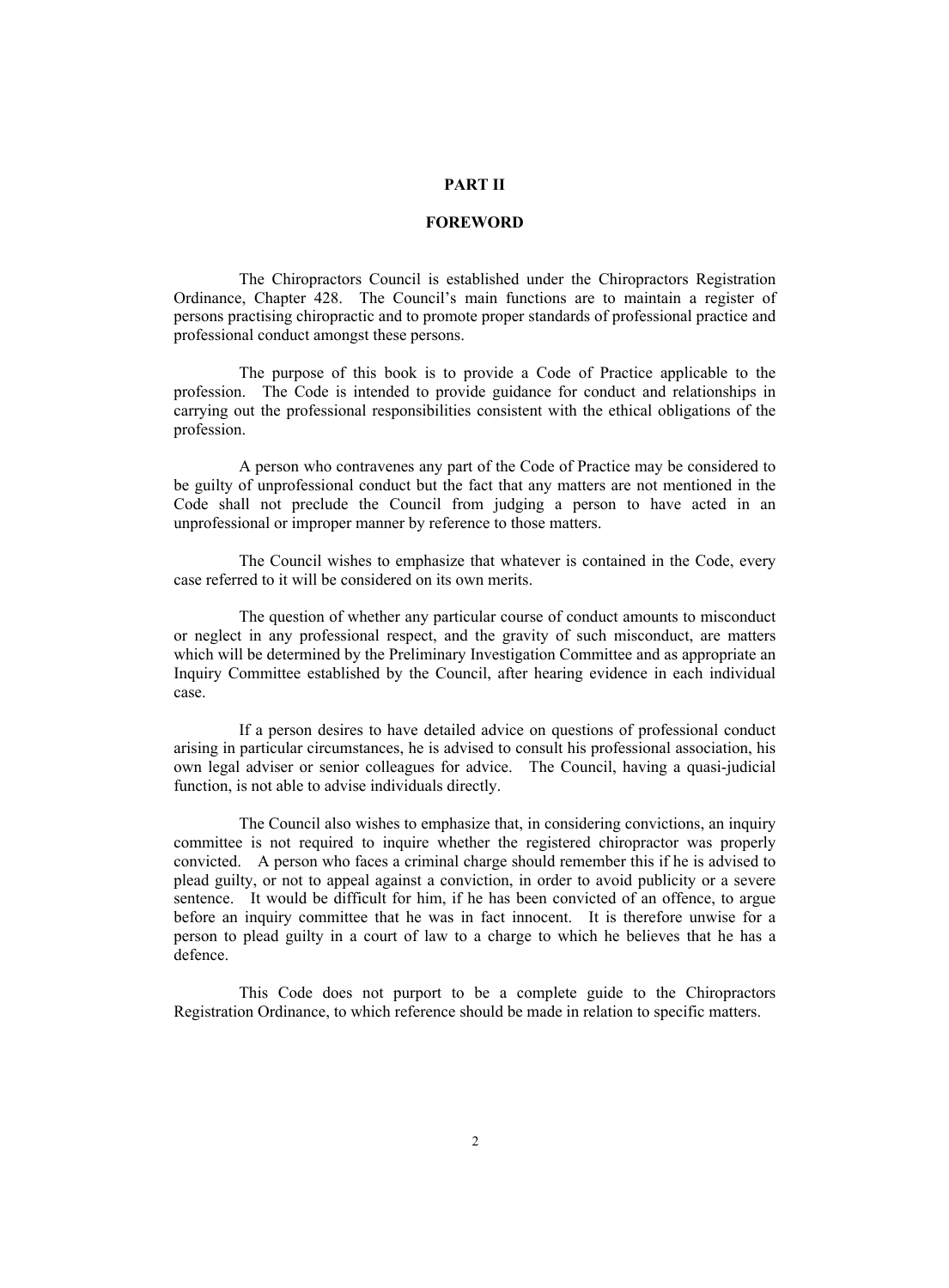#### **CHIROPRACTIC - A BRIEF HISTORY**

 Chiropractic as a profession was founded in 1895 by a Canadian healer residing at the time in Davenport, Iowa, in the United States of America. Dr. Daniel D. Palmer was a man of vision whose teachings and writings on many subjects, although hypothesis at the time, have been proven as scientific fact generations after his death. Although manipulation has been used by physicians since time immemorial, Dr. D. D. Palmer was the first one to systematise the art of manipulation into a science.

 Today there are degree courses in Australia, Canada, Denmark, France, South Africa, U.K. and U.S.A. The admission requirements are on par with those of Medicine and Dentistry. The graduate chiropractor is a Portal-of-Entry Physician trained to diagnose and differentiate between patients that can be successfully treated by chiropractic and those that should be referred to other health discipline(s).

 In Hong Kong, chiropractic dates back to before the Second World War. The profession started to become organized in 1967 with the formation of the Hong Kong Chiropractors' Association (HKCA), and has grown from the founding three to forty-five in<br>1998 The term 春骨神經科 has been used since 1981 as the Chinese title for The term 脊骨神經科 has been used since 1981 as the Chinese title for chiropractic and 脊骨神經科醫生 for chiropractors when they were agreed at an HKCA meeting in 1981. The Chiropractors Registration Ordinance in Hong Kong was passed in February, 1993. The legal Chinese term accorded to registered chiropractors is 註冊脊醫. The Ordinance became the first legal act in Asia to officially recognize chiropractic and register chiropractors under a Council. Equally importantly they have been placed on an equal footing with Medicine and Dentistry in the health care system. Chiropractors are acutely aware of the responsibility that has been given to them and look to the Council for mature and unbiased guidance.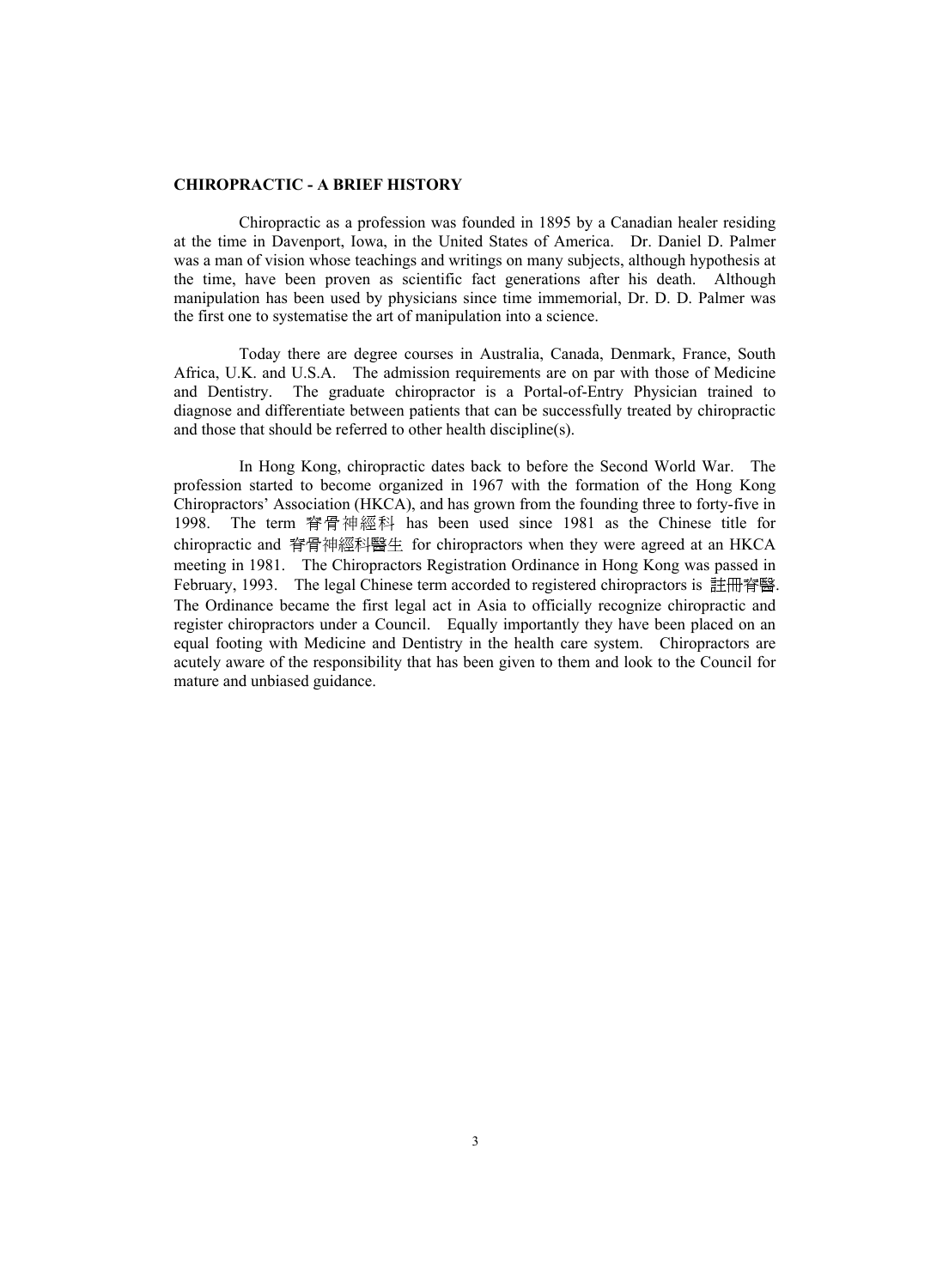#### **PART III**

#### **SCOPE OF CHIROPRACTIC PRACTICE**

 Chiropractic is a distinct health care system. It is not a part of orthodox medicine. Chiropractic is a discipline of the scientific healing arts concerned with the pathogenesis, diagnostics, therapeutics and prophylaxis of functional disturbances, pathomechanical states, pain syndromes and neurophysiological effects related to the statics and dynamics of the locomotor system, especially of the spine and pelvis.

 To reach a proper diagnosis of a condition, chiropractors apply their knowledge in chiropractic diagnosis, motion palpation, human biomechanics and kinesiology together with diagnostic imaging and laboratory examinations. Proper clinical diagnosis is stressed to distinguish the conditions between those that can be treated by the registered chiropractor and those that cannot. The registered chiropractor should refer any condition that needs alternate care to the appropriate health practitioner.

 The practice and procedures which may be employed by the registered chiropractor include the use of diagnostic and therapeutic procedures based on the academic and clinical training received in and through accredited chiropractic institutions or post-graduate chiropractic studies.

 Patient care is conducted with due regard for environmental, nutritional and psychotherapeutic factors, as well as first aid, hygiene, sanitation, rehabilitation and physiological therapeutic procedures designed to assist in the restoration and maintenance of neurological integrity and homeostatic balance.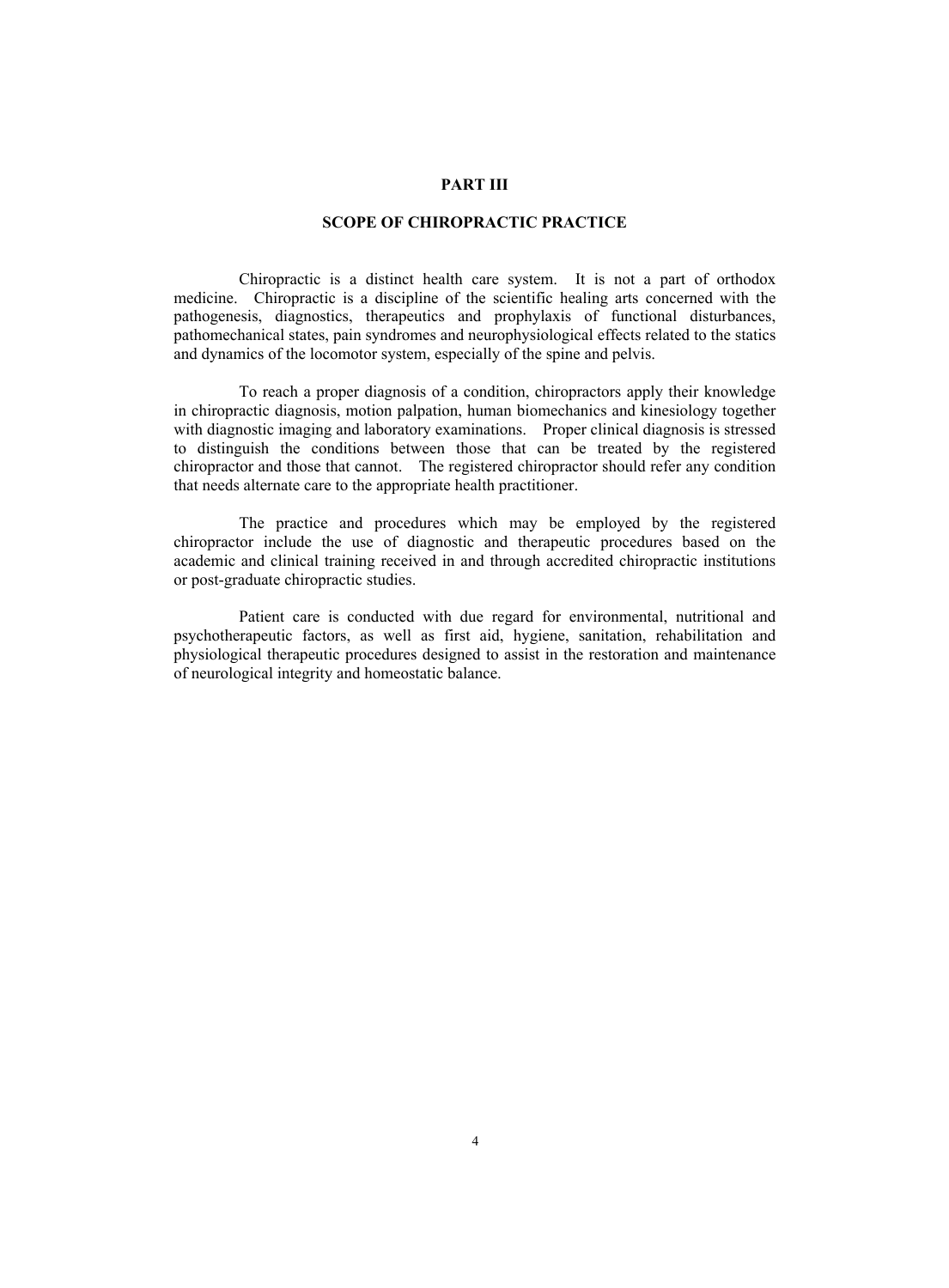#### **PART IV**

#### **PROFESSIONAL CONDUCT**

#### **1. Meaning of 'misconduct or neglect in any professional respect'**

 In *Doughty v General Dental Council* reported in 1988 the Privy Council interpreted the English dentists' legislation, which uses the words "serious professional misconduct". The learned judge used these words: "... what is now required is that the General Dental Council should establish conduct connected with his profession in which the dentist concerned has fallen short, by omission or commission, of the standards of conduct expected among dentists, and that such falling short as is established should be serious."

 Following the decision of the Court of Appeal in Hong Kong in *Koo Kwok Ho v The Medical Council of Hong Kong, Civil Appeal 23 of 1988* which adopted these comments except for the requirement that the falling short should be serious, the Chiropractors Council will use the test of whether the chiropractor's conduct has fallen short of the standard expected amongst chiropractors.

#### **2. Basic ethical principles**

A registered chiropractor shall :-

- 2.1 Respect the rights and dignity of all individuals/patients, their rights to a full knowledge of their condition, diagnosis, treatment and any other information pertinent to the aforementioned.
- 2.2 Serve and attend to his patients regardless of social status, culture, creed, politics, race or nationality.
- 2.3 Respect the confidence imparted to him in the course of his professional duties, and comply with a patient's authorization to provide records to those whom the patient designates as authorized to inspect or receive all or part of such records.
- 2.4 Endeavour to practise with the highest degree of professional competency and honesty in the proper care of his patients. His clinical judgement and practice should be objective and exercised solely for the patient's benefit.
- 2.5 Strive continually to update and extend his professional knowledge and skill.
- 2.6 Be ready to consult and seek the talents of other healthcare professionals when such action would benefit his patients or when his patients express a desire for such consultation.
- 2.7 Maintain the highest standards of professional and personal conduct, and should refrain from all illegal conduct as well as the appearance of professional impropriety.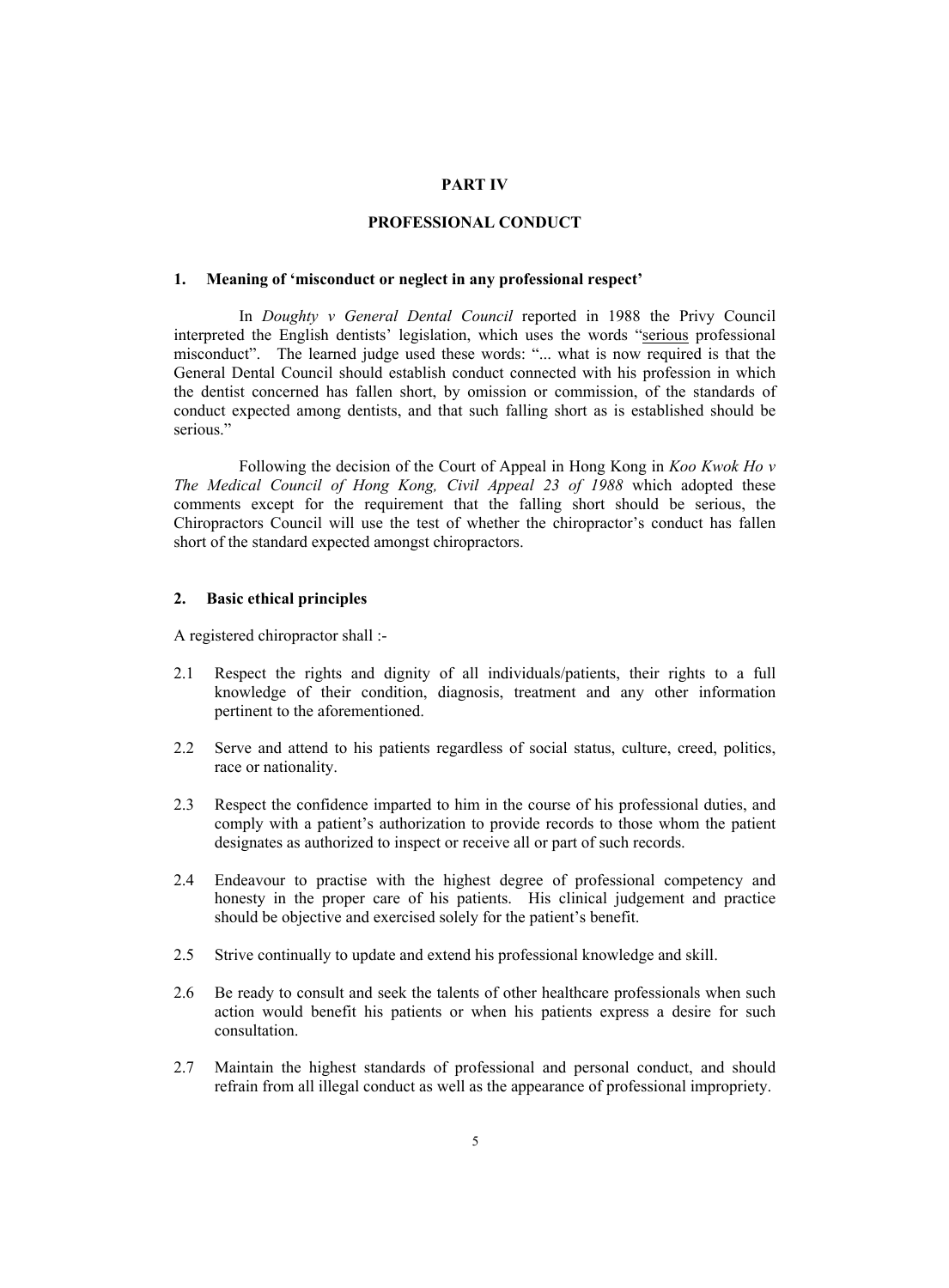- 2.8 Recognize that his public behaviour may have an impact on the ability of the profession to serve the public.
- 2.9 Maintain an active interest in the planning and the provision of adequate health service for the community.
- 2.10 Ensure that professional integrity is not compromised by motives of profit or greed.
- 2.11 Promote public confidence in the chiropractic profession a learned profession dedicated to the promotion of health, the prevention of illness and the alleviation of suffering.
- 2.12 Promote cordial relationships and respect and cooperate with other members of the chiropractic profession and other related professions in an effort to promote information advantageous to the public health and well-being.
- 2.13 Support and participate in proper activities designed to enable access to necessary chiropractic care on the part of persons unable to afford the fees for such care.
- 2.14 Only teach chiropractic knowledge and techniques where it is appropriate and would not prejudice the standards and integrity of the chiropractic profession. Any lecture or course of instruction intended to provide competency in chiropractic other than within or through accredited institutions, whether in Hong Kong or anywhere else, may be deemed unethical conduct.

#### **3. Convictions and types of professional misconduct which may lead to disciplinary proceedings and penalty**

#### **3.1 Conviction of an offence which may bring the profession of chiropractic into disrepute**

 It is emphasized that any conviction in Hong Kong or elsewhere which may bring the profession of chiropractic into disrepute may lead to subsequent disciplinary proceedings by the Chiropractors Council, irrespective of the sentence imposed by the court.

 The Chiropractors Council will take a serious view if a registered chiropractor is convicted of offences such as criminal deception (e.g. obtaining money or goods by false pretences), forgery, fraud, theft, indecent behaviour or assault, in Hong Kong or elsewhere, whether in the course of his professional duties or not, which brings the profession of chiropractic into disrepute.

#### **3.2 Disregard of professional responsibilities towards patients**

 Disciplinary proceedings may be instituted in any case in which a registered chiropractor appears to have disregarded his professional responsibility to treat or care for a patient or otherwise to have neglected his professional duties.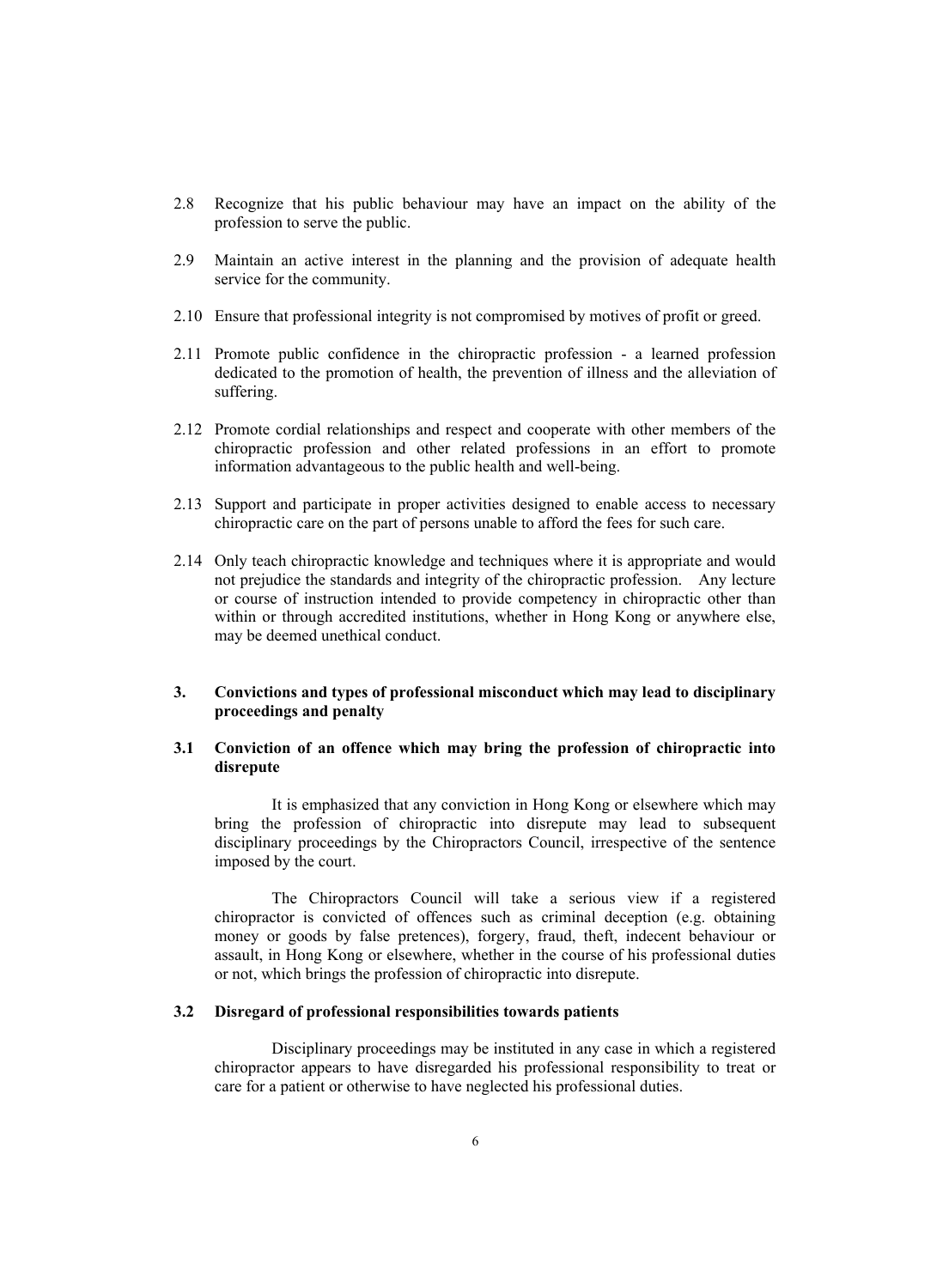#### **3.3 Abuse of alcohol or drugs**

 Convictions for drunkenness, or other offences arising from the abuse of alcohol or drugs (such as driving a motor car when under the influence of alcohol or drugs), may lead to disciplinary proceedings.

 A registered chiropractor who treats patients or performs other professional duties while under the influence of alcohol or drugs to such an extent as to be unfit to perform his professional duties is also liable to disciplinary proceedings.

#### **3.4 Labelling of dispensed supplements**

 All supplements dispensed to patients directly or indirectly by a registered chiropractor should be properly labelled with the following essential information:-

- (a) name of patient;
- (b) date of dispensing;
- (c) method and dosage of administration if different from that inscribed on the ORIGINAL sealed packagings;
- (d) trade name or pharmacological name of the supplements if they are not dispensed in their ORIGINAL sealed packagings.

#### **3.5 Abuse of professional confidence**

 The fact that a registered chiropractor has, without proper justification, disclosed information which was obtained in confidence from or about a patient would be an abuse of professional confidence.

 Whatever the circumstances, a registered chiropractor must always be prepared to justify his action if he has disclosed confidential information. If a registered chiropractor is in doubt about disclosing information in a particular situation, he would be wise to seek advice from a professional association or his legal adviser.

#### **3.6 Abuse of professional position in order to further an improper association or commit adultery**

 A registered chiropractor who abuses his professional position in order to further an improper, immoral, or indecent association or to commit adultery with a person with whom he stands in a professional relationship may be subjected to disciplinary proceedings.

#### **3.7 Advertising**

3.7.1 Registered chiropractors should not engage in self-advertisement. Advertising is incompatible with principles which should govern relations between members of the professions, and could be a source of danger to the public. 'Advertising' in this context will be regarded by the Council in its broadest possible sense to include any means by which a registered chiropractor is publicized, either by himself, his servants, agents or others, in a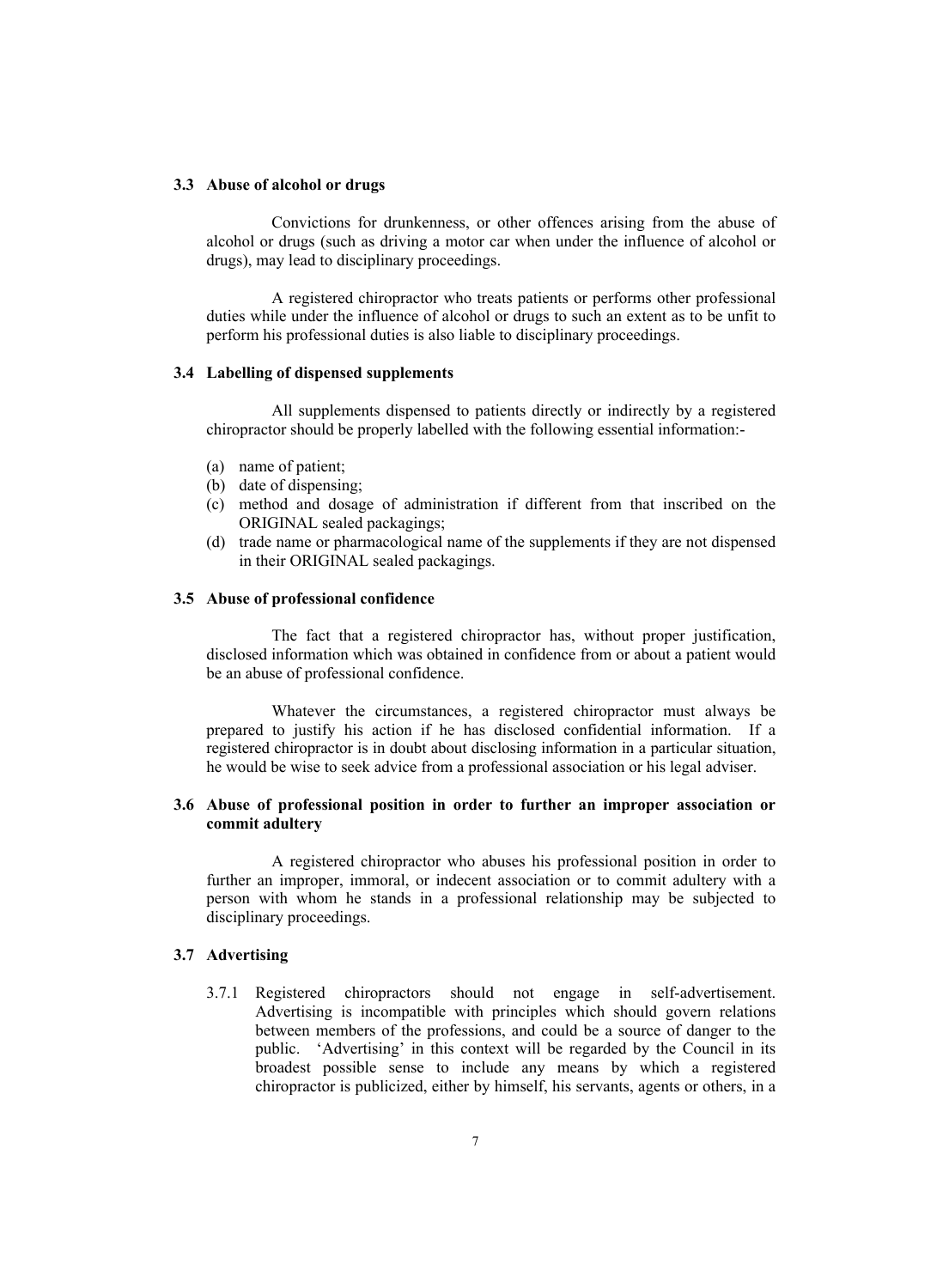manner which can reasonably be regarded as promoting his own professional advantage. Whether a registered chiropractor actually benefits from publicity is no defence to a charge of advertising.

- 3.7.2 The unprofessional conduct of advertising may arise from the publication either directly or indirectly (in any form in Hong Kong or elsewhere) of matter commending or drawing attention to the professional skill, knowledge, services or qualifications of a registered chiropractor when the registered chiropractor concerned has instigated, sanctioned or connived at or organized such publication or failed to take adequate steps to prevent publication.
- 3.7.3 Advertising may also be considered to occur if a registered chiropractor permits or fails to take adequate steps to prevent the publication either directly or indirectly (in any form in Hong Kong or elsewhere) by other persons of matter which commends attention to his own professional attainments or services, or if a registered chiropractor is associated professionally with or employed by persons or organizations which advertise clinical, diagnostic or other services connected with the practice of chiropractic. In determining whether unprofessional conduct has occurred, it is relevant to take into account:-
	- (a) the extent and nature of, and possible reason for the publicity; and
	- (b) the question whether the arrangements appear to have been intended to serve to promote the registered chiropractor's own professional advantage or financial benefit, or for the promotion of the chiropractic profession.
- 3.7.4 Advertising may arise from notices or announcements displayed, circulated, or made public by a registered chiropractor in connection with his own practice, if such notices or announcements materially exceed the limits customary in the profession : examples of permitted notices and announcements are given in Appendices I to IX. Rules for the guidance of registered chiropractors in relation to signs, visiting cards, etc., entries in street or telephone directories, circulars and entertainment are set out below:-
	- 3.7.4.1 Signs : The Council disapproves of the exhibition in connection with a practice of any sign which, by its nature, position, size or wording, exceeds what is reasonably necessary to indicate the location of, and entrance to, the premises concerned.

The following are general guidelines in respect of Signboards/Directory Board/Directional Notices and Notices of Consulting Hours :-

- (a) Signboards (general)
	- (i) Definition

The word signboard means any composite or individual notice containing the particulars mentioned at subparagraph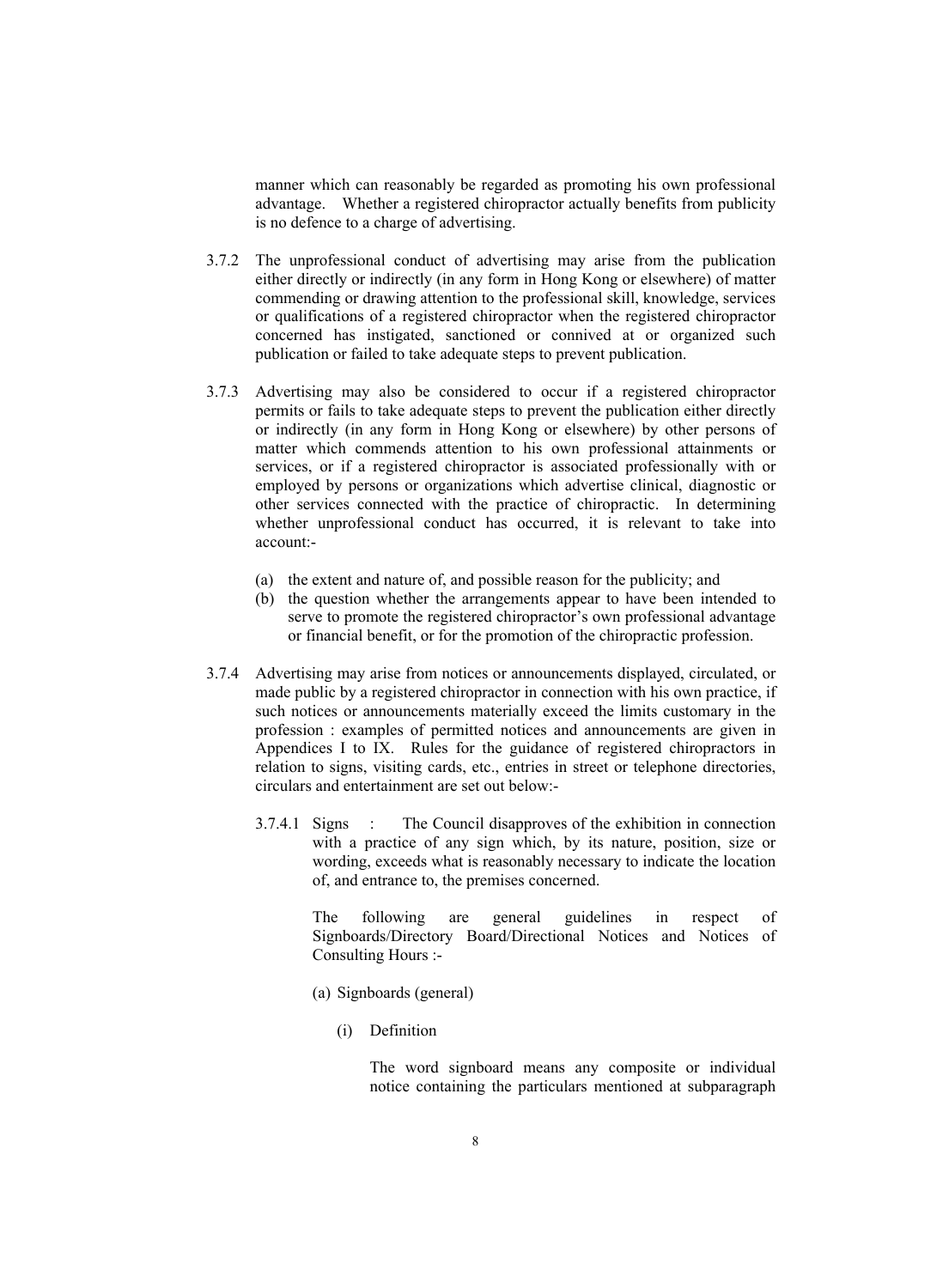(ii) below which is exhibited in connection with a registered chiropractor's own practice.

(ii) Restriction

 Signboards may not be exhibited other than on the premises at which the practice to which they refer is carried on. Signboards may not be of an ornate type nor may they be illuminated except at night or when situated in a dark place; the illumination should not be more than is necessary to allow the contents to be read. On no account will flashing signs be permitted.

The only particulars which may appear on the signboards are :

- (1) The name of the registered chiropractor with the appropriate prefix Dr./Mr./Mrs./Ms./Miss/脊醫 (OR the name by which the practice is known) in Chinese and English or other title(s) acceptable to the Council.
- (2) The appropriate term registered chiropractor (註冊脊醫) or other titles acceptable to the Council.
- (3) Qualifications registered with the Council together with the appropriate Chinese translation acceptable to the Council.
- (4) An indication of the situation in the building of the registered chiropractor's office.
- (5) Other titles acceptable to the Council.

[Note : The terms 'Registered Chiropractor', 'Doctor of Chiropractic', '脊醫', '註冊脊醫' and '脊骨神經科醫生' can be used interchangeably, provided that it is not used in circumstances which may mislead others to believe that the chiropractor is a medical doctor.] (amended on 31.8.2011)

(iii) Dimensions and sizes

The area of a signboard should be reasonable.

- (b) Signboards (location and numbers permitted)
	- (i) For Ground Floor offices with direct access from the pavement

One Signboard to be exhibited below First Floor level, visible from the street.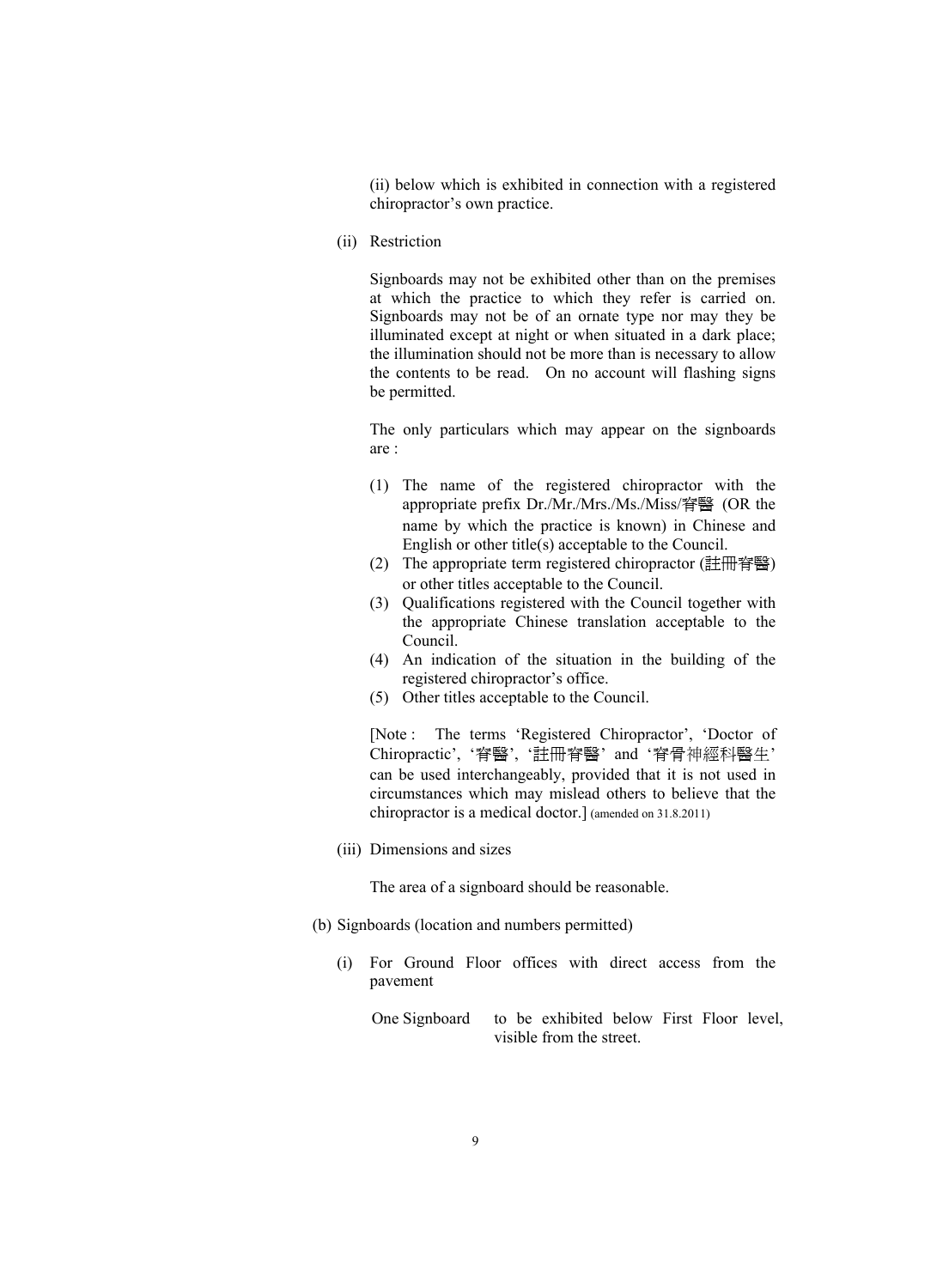(ii) For offices situated within a building having one public entrance

| One Signboard   | to be exhibited at the floor level where the<br>practice is conducted, visible from the<br>street. |
|-----------------|----------------------------------------------------------------------------------------------------|
| One Signboard   | to be exhibited adjacent to the public<br>entrance to the building, visible from the<br>street.    |
| public entrance | (iii) For offices situated within a building having more than one                                  |

| One Signboard | to be exhibited at the floor level where the<br>practice is conducted, visible from the<br>street.            |
|---------------|---------------------------------------------------------------------------------------------------------------|
| Two Signboard | to be exhibited adjacent to a maximum of<br>two public entrances to the building, visible<br>from the street. |

(c) Additional signboard permitted

 Every registered chiropractor is permitted to exhibit one signboard on or beside the actual door of his clinic/office. The size of the signboard on/beside the actual door of the clinic/office is to be of reasonable size.

(d) Directory boards

 Where directory boards are provided in buildings having a number of entrances and lobbies there will be no objection to the use of whatever number of boards are provided. The particulars which may appear on directory boards are those which may appear on signboards. Each entry must conform to the norm for every other entry on the board.

(e) Directional notices

 Directional notices must not contain more particulars than those which may appear on signboards. They can only be exhibited within a building. The numbers which may be exhibited will be left to the discretion of the practitioner but the guidance given at the beginning of this section under '3.7.4.1 Signs:' must be given due consideration.

Directional notices must be of reasonable size.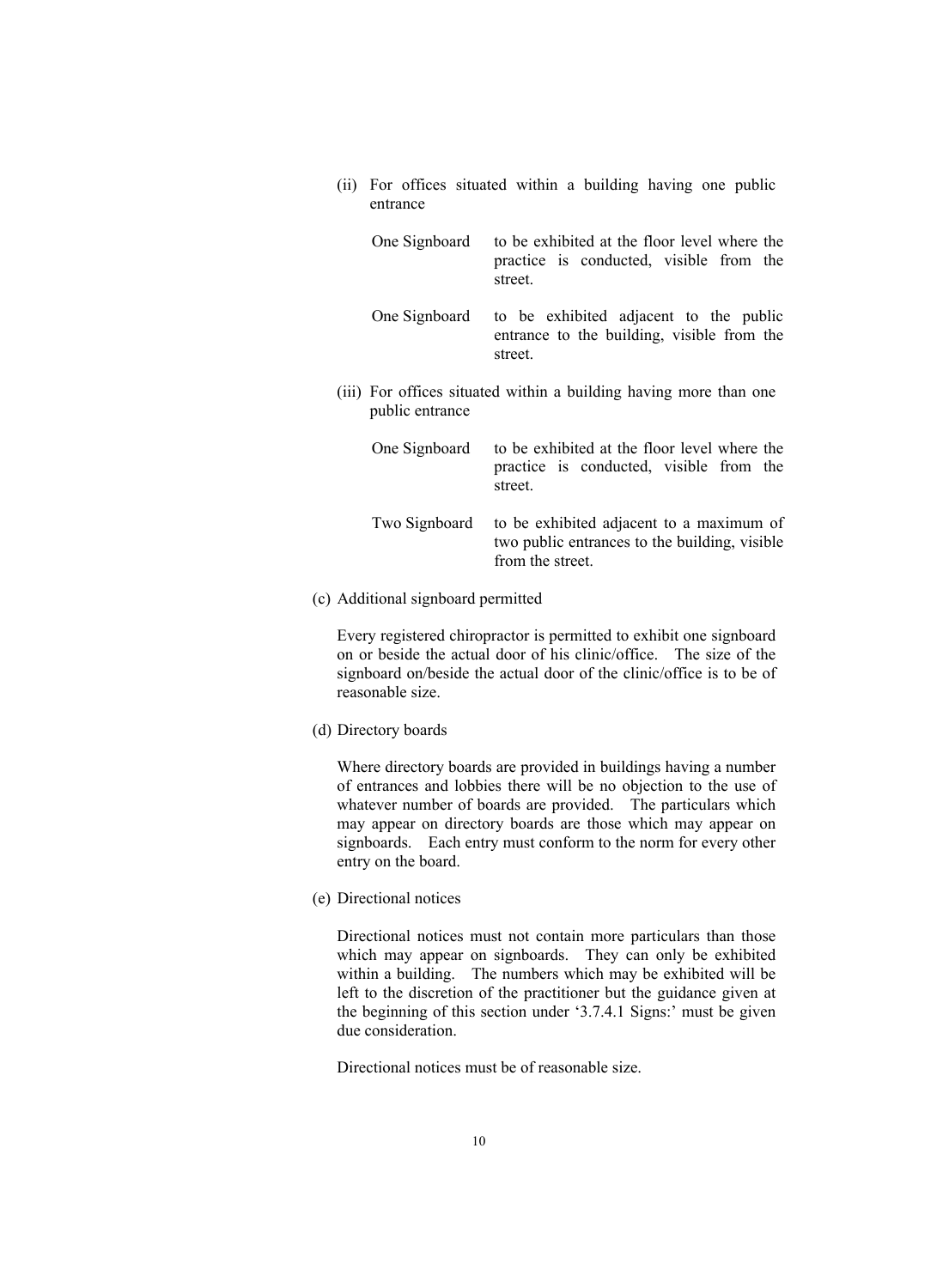(f) Notices of consulting hours

 Every registered chiropractor is permitted to exhibit one separate notice containing his particulars and details of his practice hours provided that this information is not already shown on some other sign. The placement of such a notice is left entirely to the practitioner. However, it is emphasized that only one such notice is permitted and its size should be of reasonable dimensions.

(g) Specific guidance

 The Council wishes to warn each registered chiropractor specifically against:-

- (i) the use of the word 'clinic' or 'polyclinic' in any language on his signboards or stationery to describe his private consulting rooms, except prefixed by the word "chiropractic" or otherwise acceptable to the Council.
- (ii) the use of such terms as 'X-Ray', 'Red Cross', 'Painless Adjustment', 'Specific Technique', 'Treatments of Diseases', etc., in any language on his signboards or stationery to advertise services that may or may not be available;
- (iii) the exhibition of letters of appreciation or of commendation other than within the chiropractor's premises;
- (iv) the use of any academic qualifications other than those entered against his name in the register in any language on his signboards or stationery;
- (v) the use of any descriptive wording such as 'Specialist' or 'Specialist in …' in any language on his signboards or stationery other than such as has been approved by the Council; and
- (vi) the use of his name with his title or degree in any advertising materials such as circulars.

Whilst the exhibition of showcases of equipment or displays of orthotics, spinal supports, nutritional products, herbal products, etc is not prohibited, any such exhibition or display must be discreet and non-obstructive. A chiropractor must not take advantage of his professional capacity in the promotion and sale of such equipment and products and must not abuse the patient's trust or exploit his lack of knowledge.

3.7.4.2 Stationery etc. : Stationery (that is visiting cards, letterheads, envelopes, notices, etc.) may contain only those particulars which may appear on signboards together with details of the registered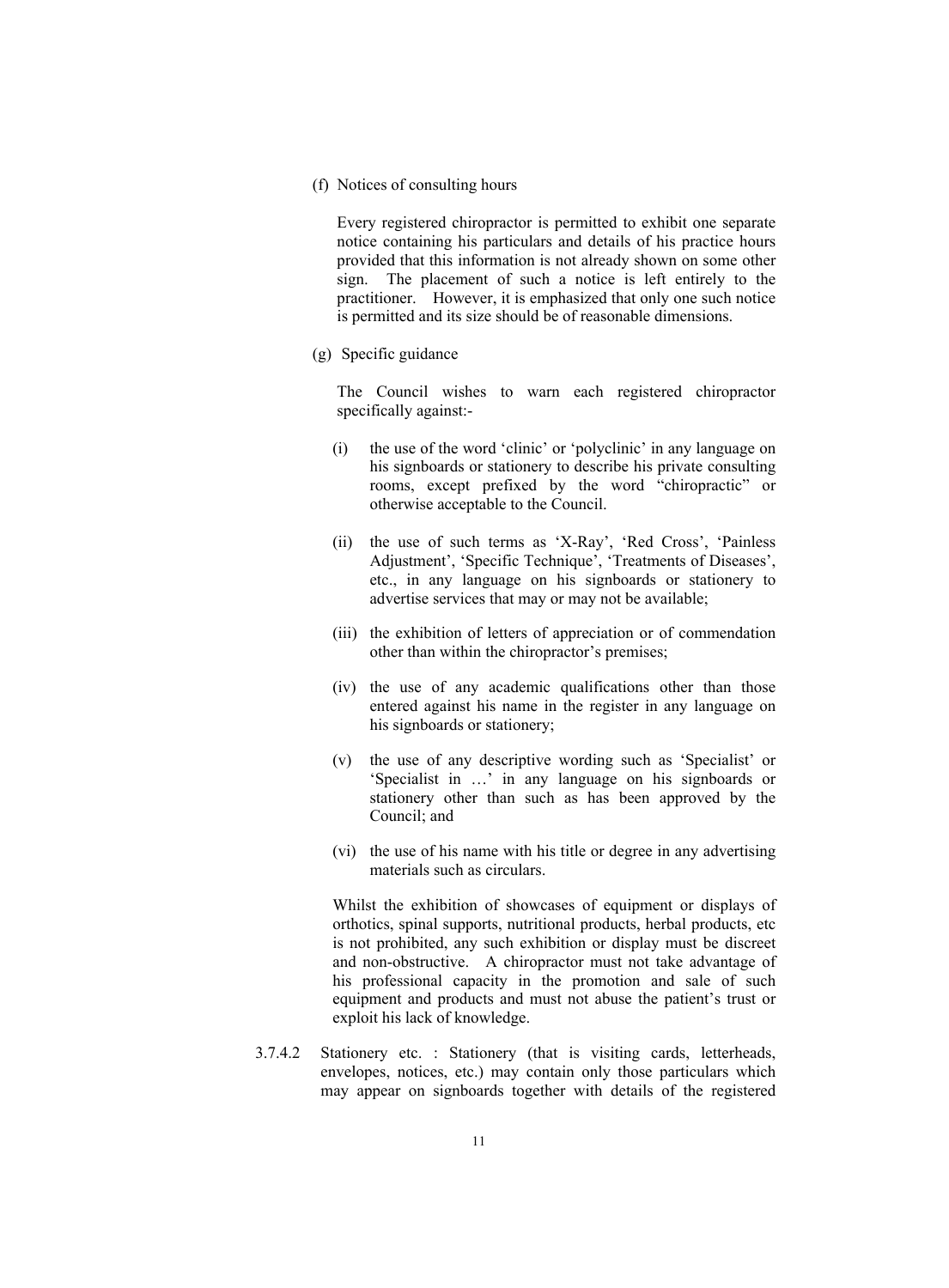chiropractor's address(es), telephone numbers and consultation hours. Such stationery should not be ornate or professionally flattering or contain any other qualifications or any indication of honorary or other positions held. Any registered chiropractor whose stationery contains other information, qualifications which may be taken by a lay person to represent an additional qualification, indications as to registration(s) acquired, reference to courses of clinical training or periods of study or positions previously held at universities, hospitals, or chiropractic colleges, etc., may be considered to be guilty of unprofessional conduct.

Note : See Section 3.10, misleading and unapproved descriptions and announcements, below.

- 3.7.4.3 Announcements of commencement of practice and of altered conditions of practice such as change of address, change of partnership or assistantship, telephone number, etc., are permissible provided that :-
	- (a) A notice of reasonable size should only be placed in publications selected by or acceptable to the Hong Kong Chiropractors Council.
	- (b) A notice in any newspaper should be in black type only and no coloured decorations, characters or wording should be used. The notice itself should be of a reasonable size.
	- (c) Where a registered chiropractor's commencement of practice is announced in a notice of partnership, associateship or assistantship, a separate individual notice of commencement of practice should not be published.
	- (d) When giving notice of the closure of a branch office, mention should not be made of the address of any other office which is being used by the registered chiropractor.
	- (e) A notice of 'Recommencement of Practice' should only be published where a registered chiropractor has not practised in Hong Kong for a continuous period exceeding twelve months, and then only on condition that cessation of practice was not the result of disciplinary action by the Chiropractors Council.

Draft notices which in the view of the Chiropractors Council are in accordance with the ethics of professional conduct are given as Appendices I to IX.

A registered chiropractor who finds it necessary to inform his patients of a modification in the circumstances of the practice including change of consulting hours may do so by means of a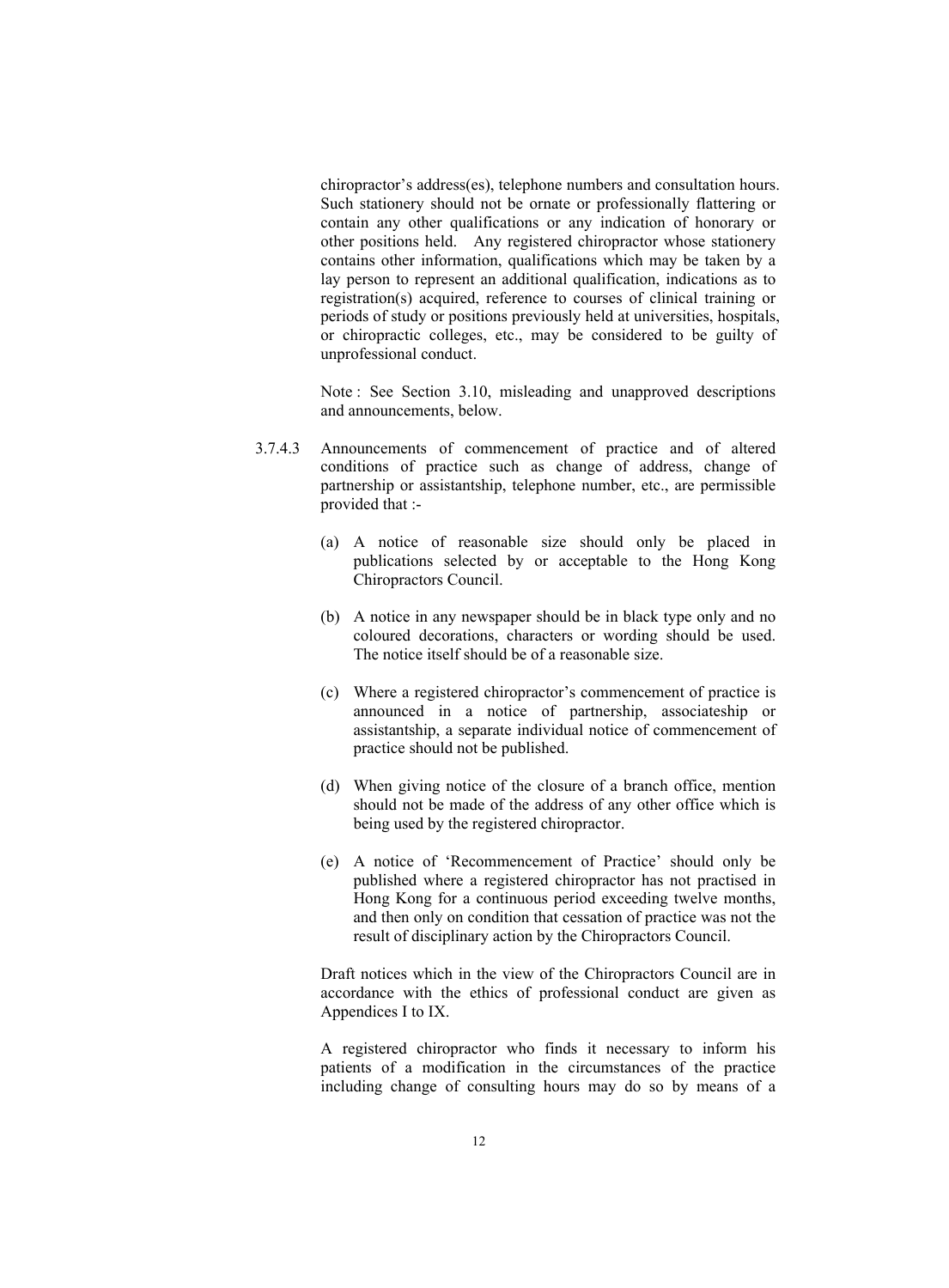printed letter or card enclosed in a sealed envelope. The wording of such a notice should be restricted to a statement of the modification which has taken place without any addition which might be held to draw attention to the professional skill of any practitioner or to constitute an invitation to consult or visit any practitioner. The chiropractor is responsible for ensuring that it is sent only to persons whom he is reasonably entitled to assume to be his patients.

Cards notifying patients of the time which has elapsed since their previous appointments should only be sent with the prior agreement of the persons to whom they are addressed.

- 3.7.4.4 Entries in street or telephone directories : Such entries should be in normal type only and should accord with the particulars permitted to be used on signboards. Entries in some other section of the Yellow Pages other than within the alphabetical listing of registered chiropractors are not permitted.
- 3.7.4.5 Circulars : The circulation of visiting cards, announcements or circulars in other forms to persons who are not Chiropractic, Dental or Medical Practitioners may lead to a charge of advertising.
- 3.7.4.6 Entertainment : The Council is of the opinion that holding an entertainment at a registered chiropractor's professional premises by a practitioner on opening or transferring a practice is acceptable provided that it is done in a quiet and unobtrusive manner.
- 3.7.4.7 Supplementary Guidance : The question of advertising may also arise in a number of other contexts, such as books written by registered chiropractors, articles or letters or other items written by or about them in newspapers or magazines, and talks or appearances by registered chiropractors on radio or television. In such cases the identification of a registered chiropractor needs not in itself raise a question of advertising, but such a question may arise from the nature of the material printed or spoken.

 Official spokesmen for Government, University, professional associations, hospitals and charitable organizations when discussing matters of public interest may, however, find it necessary, in order to lend authority to their statements, to divulge their names and qualification as a chiropractor (脊醫), a registered chiropractor (計冊) 脊醫) or other title(s) acceptable to the Chiropractors Council (Refer to Section 3.10, misleading and unapproved descriptions and announcements, below) but no mention should be made of experience or other personal professional particulars (such as the fact that they are in practice).

 The giving of lectures to lay audiences (e.g. club or association luncheon speeches) is permitted if the aim is to give general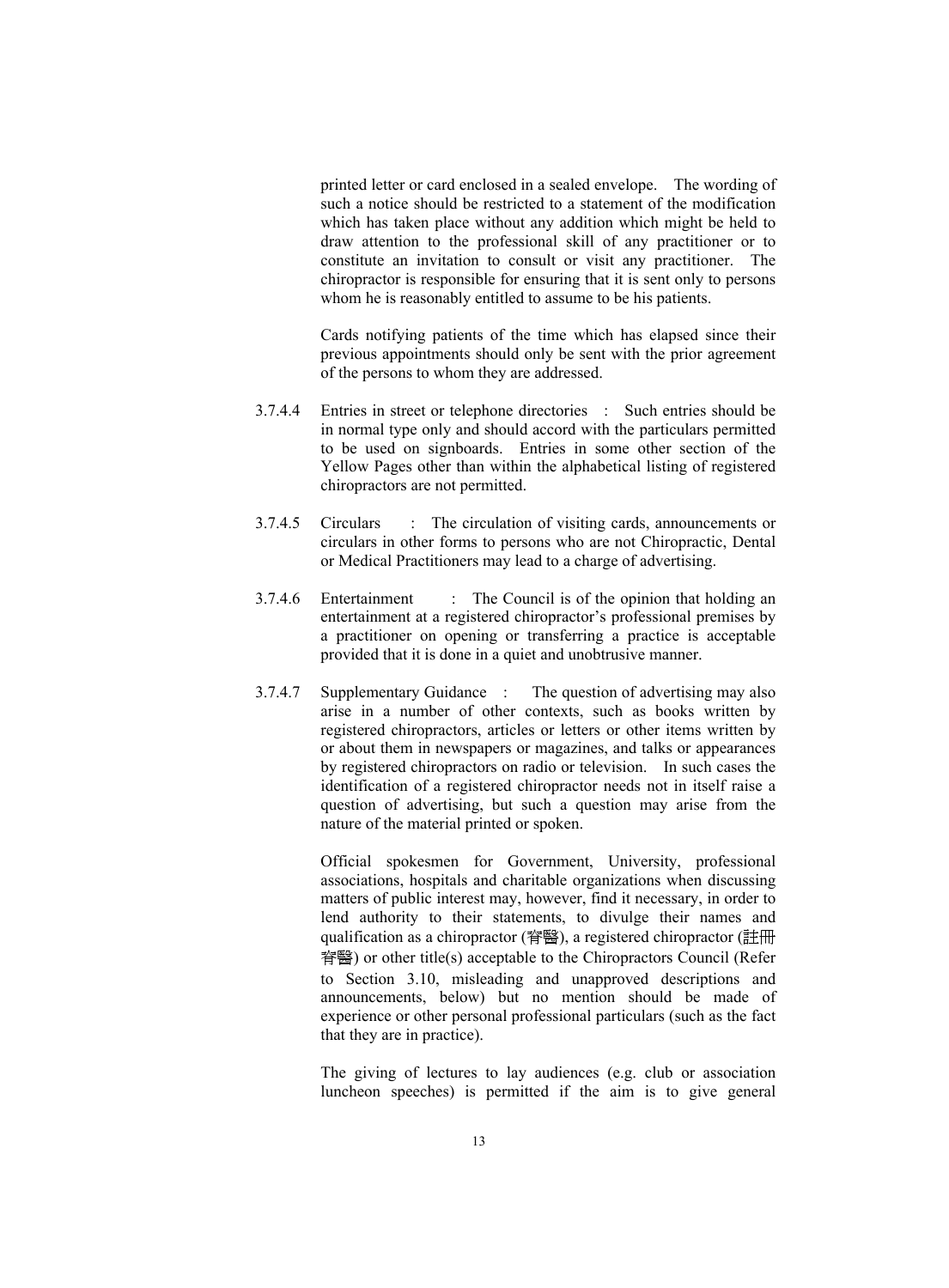information or to promote chiropractic and provided that publicity on radio, television or in the lay press is not sought intentionally.

 The Council does not consider it unethical for the name and qualification as a chiropractor (脊醫) or a registered chiropractor (註 冊 脊 翳 ) (Refer to Section 3.10, misleading and unapproved descriptions and announcements, below) of a registered chiropractor to be mentioned in press reports dealing with matters of general interest but again no mention should be made of experience or other personal professional particulars (such as the fact that he is in practice).

 Registered chiropractors should take steps to ensure that ethical codes are respected whenever they have dealings with radio, television and press interviews and reporters.

 In upholding a decision of the Disciplinary Committee of the General Medical Council, the Judicial Committee of the Privy Council in the United Kingdom have stated some principles which, though enunciated in relation to books and articles, may be regarded as of general application and also applicable to the chiropractic profession :-

 'The Disciplinary Committee were entitled to have regard to the content of the written material, the form in which it was written, and the selected media for its publication in forming conclusions as to what were the purposes which animated the writer. The Committee were entitled to consider whether a desire to give information about a subject and to direct attention to such a subject could have been achieved without directing attention to the personal and unique performance and abilities of the writer.'

 'On the one side of the line there might be a book or an article which is an exposition of a particular subject either written as a text-book for medical students or practitioners or written impersonally in order to give information to the general public. No exception could be taken to such a publication. As an example on the other side of the line there might be a book or an article an essential theme of which is the praise and commendation of the skill and abilities of the writer himself with an express or implied suggestion that his successes in dealing with cases show that potential patients would do well to have resource to him. That would be unethical advertising.'

#### **3.8 Depreciation of other registered chiropractors**

 The depreciation of the professional skill, knowledge, services, chiropractic techniques or qualifications of another registered chiropractor or other registered chiropractors may lead to disciplinary proceedings.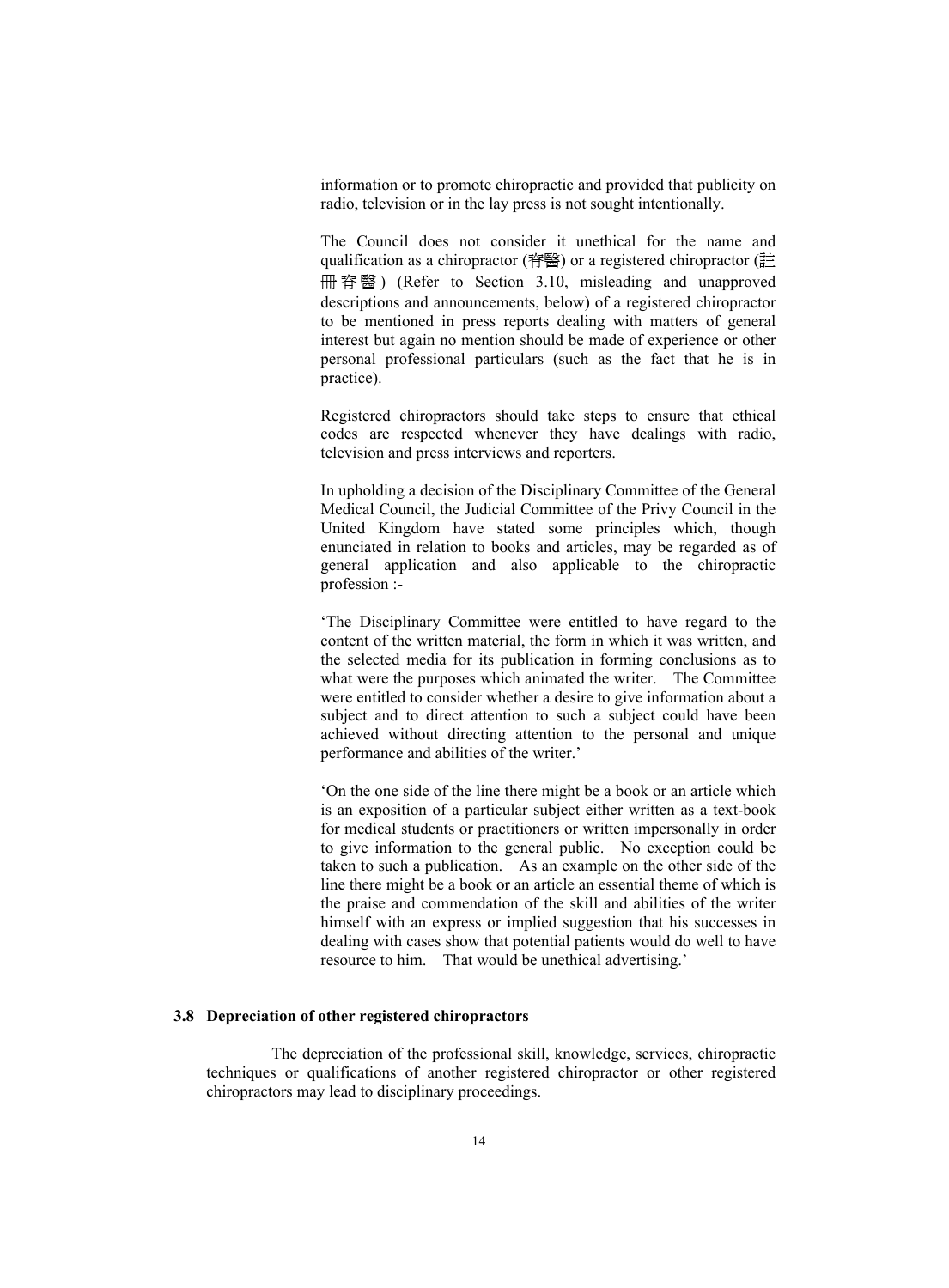#### **3.9 Canvassing**

 Canvassing for the purpose of obtaining patients, either by himself, his servants, agents or others whether directly or indirectly, and association with or employment by persons or organizations which canvass, may lead to disciplinary proceedings. Except in emergency the Council does not consider it permissible for a registered chiropractor to call upon or communicate with any person who is not already a patient of his practice with a view to providing advice or treatment unless expressly requested to do so by that person or by a parent or guardian of that person. Moreover, the Council does not consider it permissible for a registered chiropractor to canvass by means of the distribution of visiting cards, announcement cards or business cards to individuals other than as a result of a request for a card by that individual.

 Association by registered chiropractors with nursing homes, medical benefit societies, insurance companies, etc., which advertise clinical and diagnostic services but which allow a free choice of practitioners does not violate ethical codes, but registered chiropractors are warned that association with any such institutions, companies, etc., which advertise clinical or diagnostic services to the general public and direct patients to particular registered chiropractors may be regarded as canvassing. This does not preclude any practitioner or panel of practitioners from being employed by an organisation, company, school, etc., which does not advertise clinical or diagnostic services provided that the names of such practitioners are supplied only to bona fide employees, scholars and their families by the management.

#### **3.10 Misleading and unapproved descriptions and announcements**

General :

 The Council warns registered chiropractors specifically against the use of descriptive wording which indicates or implies superiority other than such as have been specifically accepted by the Hong Kong Chiropractors Council (such as academic degrees recognized by the Hong Kong Government and/or acceptable to the Hong Kong Chiropractors Council). Reference to unapproved titles or positions held, employment, honourary appointments, or experience and qualifications which are not registrable by the Chiropractors Council, on signboards, stationery, visiting cards, letterheads, envelopes, prescription slips, notices etc, may amount to misconduct. Any registered chiropractor who uses any title or description which may reasonably suggest that he possesses any professional status or qualifications, other than those which he in fact possesses and which are indicated by the particulars entered against his name in the register, may also be guilty of misconduct.

 The name of every registered chiropractor regularly attending patients should be shown in the sign exhibited at the premises where he practises. The names of persons other than chiropractors employed in the practice, such as assistants, may not appear on signs outside the premises or in any other form of advertisement.

 Registered chiropractors who operate as part of a multi-disciplinary clinic must ensure that any advertising by that clinic, where the services of the registered chiropractor would be deemed to be a part, must not offend the Chiropractors Council's Code of Practice.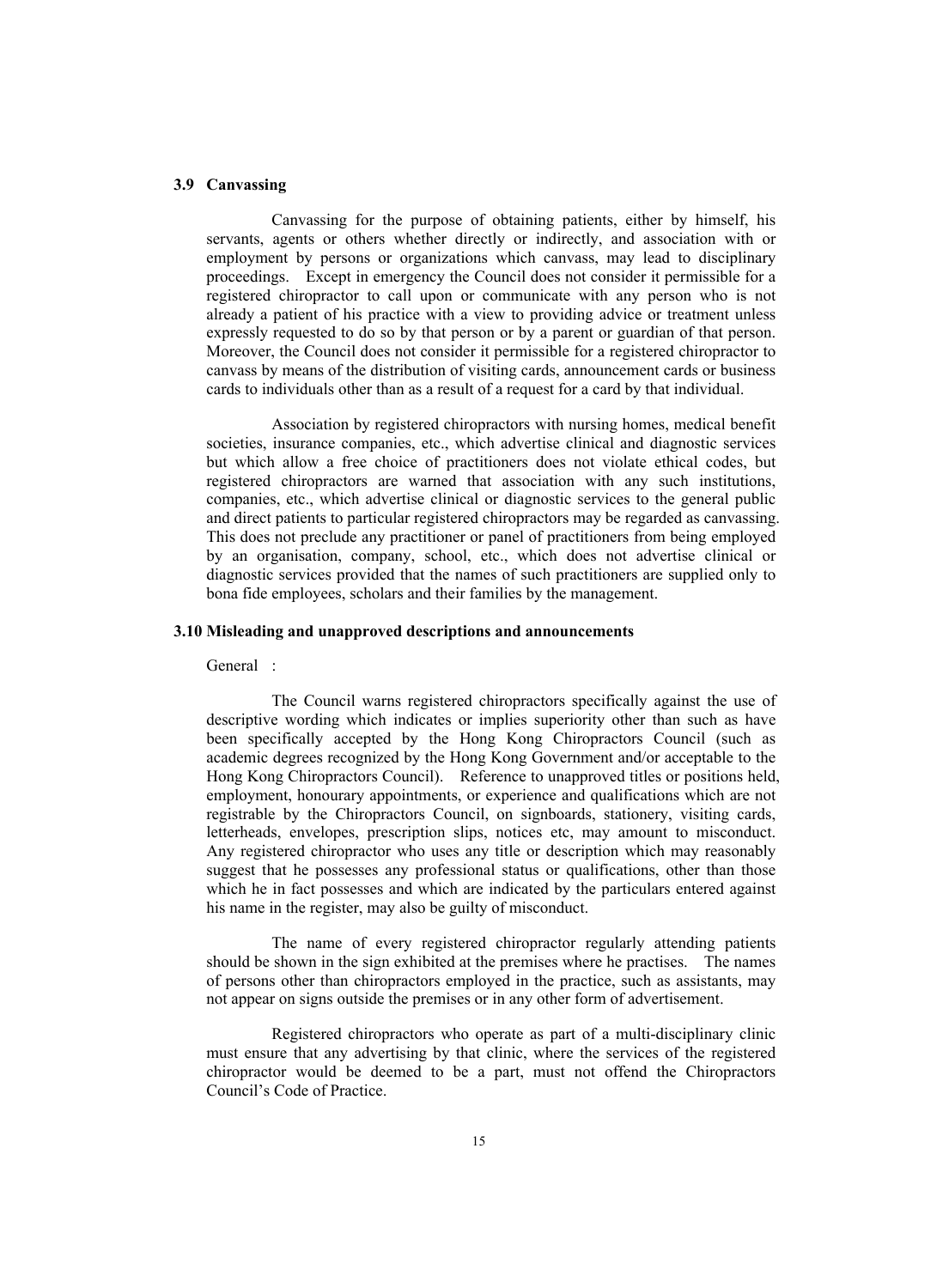In general the Council considers that any act or omission by a registered chiropractor in connection with his practice which may mislead the public may be held to constitute misconduct.

Detailed advice on the use of acceptable descriptions :

 Registered chiropractors are warned that the use of any chiropractic qualification in Chinese characters immediately before or after the registered chiropractor's name is not allowed. The prefix or suffix in Chinese allowed to be used with the registered chiropractor's name is "脊醫/註冊脊醫/脊骨神經科醫  $\#$ " (See Note below) or other chiropractic titles acceptable to the Chiropractors Council. Chiropractic qualifications in Chinese or in English which are acceptable to the Chiropractors Council may be indicated but such qualifications when used for such purpose must be uniform dimensions. (amended on 31.8.2011)

 The Council does not approve of a chiropractor carrying on a practice in a name other than in his name as it appears in the Chiropractors Register or of signs indicating that a chiropractor is in regular attendance at a practice when he is not. If the chiropractor ceases to practise at that location, the sign should then be removed within a reasonable time which should not exceed one year.

 A chiropractor can retain his name or sign in his own clinic (owner of the lease or the premises) when he is not practising, while taking leave, etc., for a period of no more than three years. When a chiropractor is working as an associate or employee in a chiropractic clinic, upon termination of the contract, the associate or employee chiropractor has the right to have his name removed from the premises or signs of that particular clinic.

[ Note : The terms 'Registered Chiropractor', 'Doctor of Chiropractic', '脊醫', '註冊 脊醫' and '脊骨神經科醫生' can be used interchangeably, provided that it is not used in circumstances which may mislead others to believe that the chiropractor is a medical doctor.] (amended on 31.8.2011)

Group Practices :

 Signs should not be designed to draw public attention to the services of one practice at the expense of others. In selecting a name, and particularly a collective title for a group or partnership, it is desirable to avoid a name which could be interpreted as implying that the services being provided have received some official recognition not extended to other local chiropractors. For this reason terms which might imply that chiropractic practised therein enjoys some special status in a particular place or area should not be used.

#### Conclusion :

 The Chiropractors Council holds the view that the prior advice of the Hong Kong Chiropractors Council should be sought if any chiropractor wishes to practise in a name other than his own, or if in company with other chiropractors it is considered necessary to identify the practice by the use of a collective title.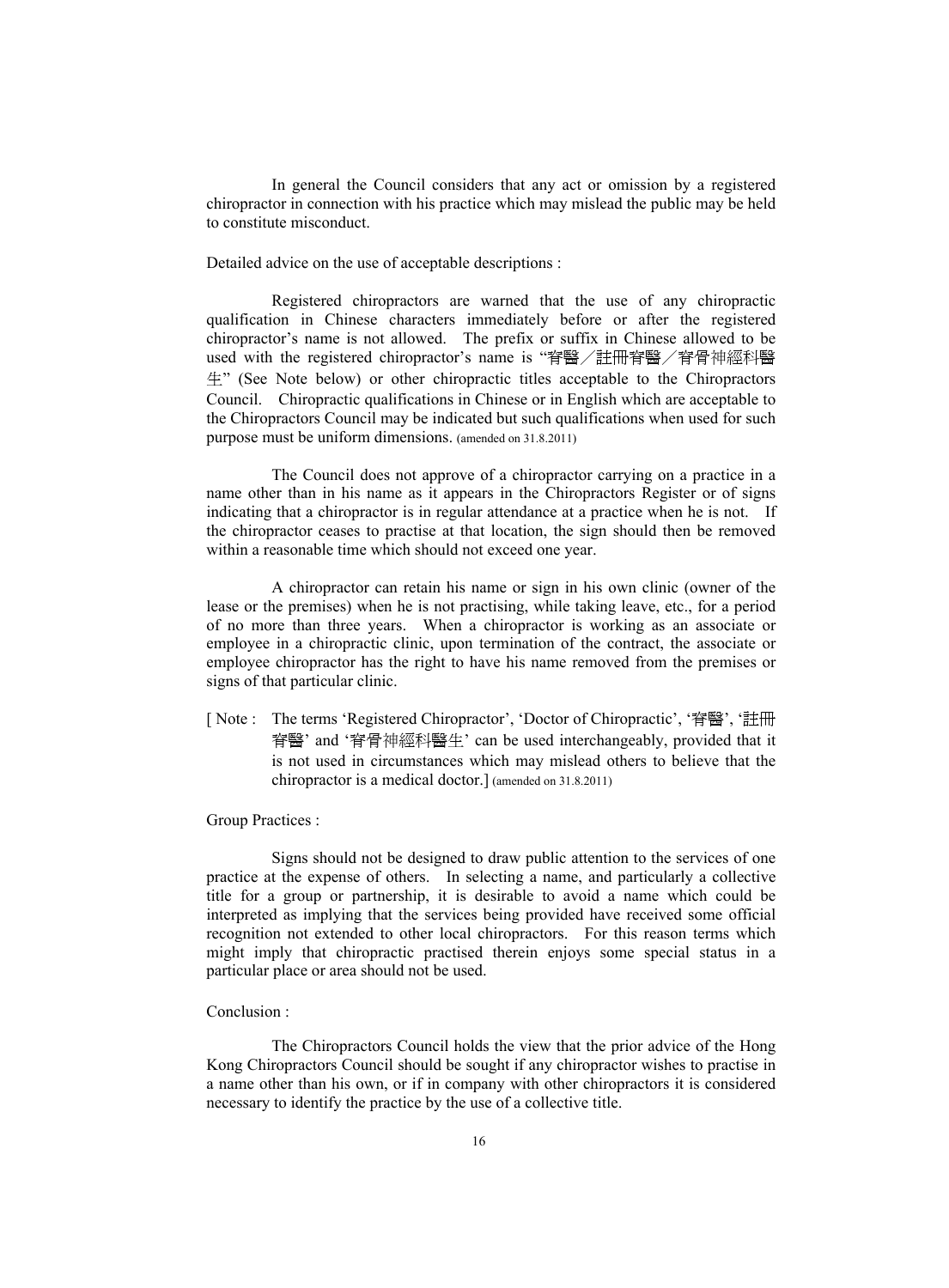#### **3.11 Improper financial transactions (fees sharing)**

 Sharing fees with any person who has not taken a COMMENSURATE part in the service for which the fees are charged is considered to be an unethical practice, as also is the receipt of rebates from diagnostic laboratories, etc., and may lead to disciplinary action.

#### **3.12 Untrue or misleading certificates and other professional documents**

 Registered chiropractors are required to issue certificates for a variety of purposes (e.g. incapacity to work through illness, injury certificates, medico-legal reports, progress reports, etc.) on the assumption that the truth of the certificates can be accepted without question. In some cases the certificates are required to include a statement that a patient has been examined and/or treated on a particular date. Registered chiropractors are expected to exercise care in issuing certificates and kindred documents, and should not include in them statements which the registered chiropractor has not taken appropriate steps to verify. Any registered chiropractor who in his professional capacity gives any certificate or similar document containing statements which are untrue, misleading or otherwise improper, renders himself liable to disciplinary proceedings. In particular, registered chiropractors are warned that the signing of blank certificates is prohibited by the Council.

#### **3.13 Covering**

 The Council considers that a registered chiropractor should in no way countenance, help, encourage or assist, either wilfully or by neglect, the practice of chiropractic by an unregistered person.

#### **3.14 Improper delegation of professional duties**

 A registered chiropractor who improperly delegates to a person who is not a registered chiropractor duties or functions in connection with chiropractic treatment on a patient for whom the registered chiropractor is responsible or who assists such a person to treat patients as though that person were a registered chiropractor is liable to disciplinary proceeding. The proper employment of \*bona fide chiropractic students or ancillary personnel trained to perform specialized functions relevant or supplementary to chiropractic is entirely acceptable provided the registered chiropractor concerned exercises effective personal supervision over any person so employed and retains personal responsibility for the treatment of the patients. Such personnel are required to complete and return the forms as set out at Appendix VI and Appendix VII, as appropriate, before beginning and after terminating such assistantship.

 A registered chiropractor, as a Primary-Portal-of-Entry Physician, is expected to refer any patient whom he considers would be better served by such a referral to another health professional.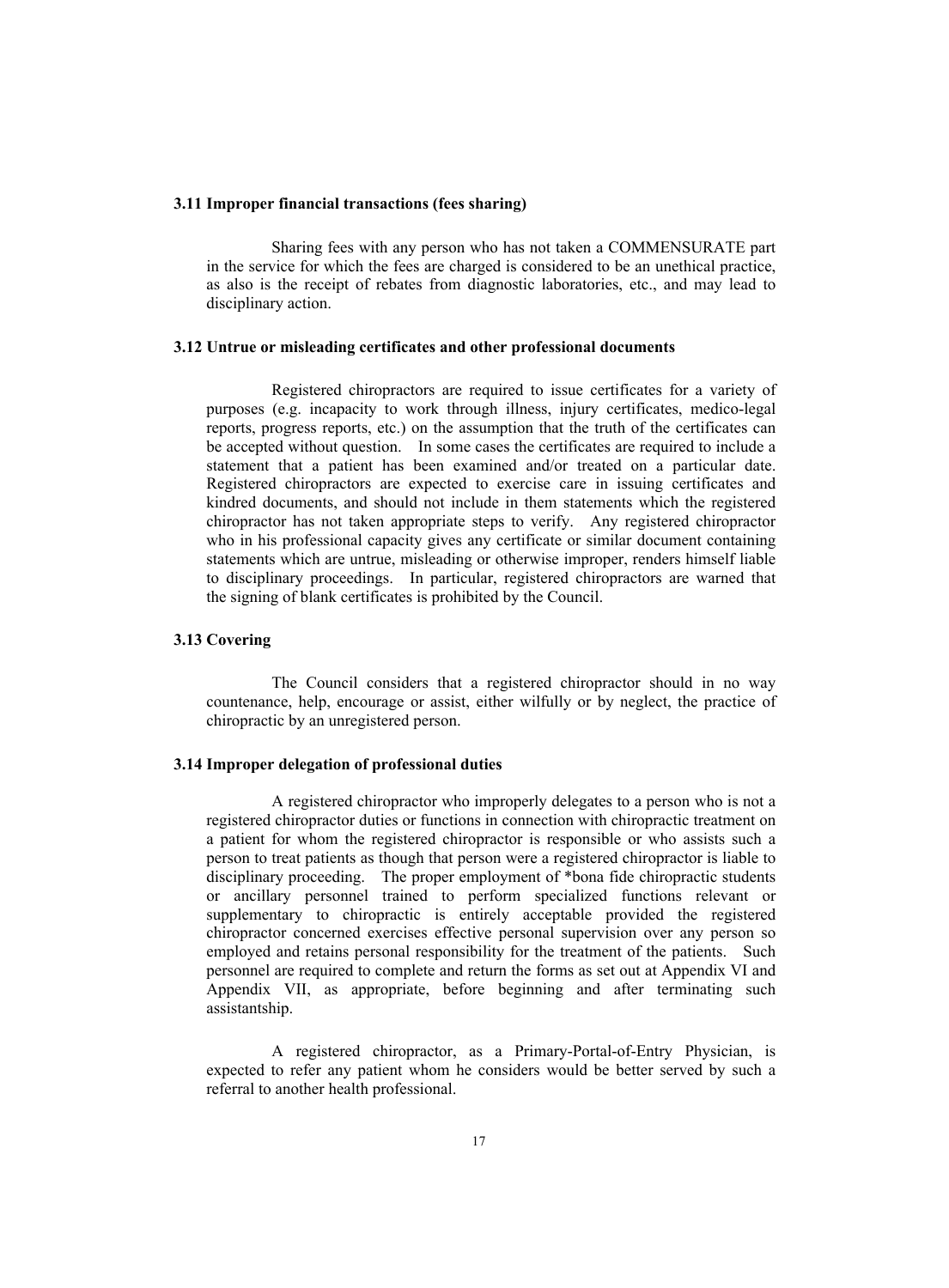- [ Note : Some of the accredited chiropractic institutions may require their students to spend a stipulated number of hours of study and observation in a registered chiropractor's office as part of their clinical training curriculum. ]
- \* A bona-fide chiropractic student is a person who is undergoing or has completed internship at an institution recognized by the Council.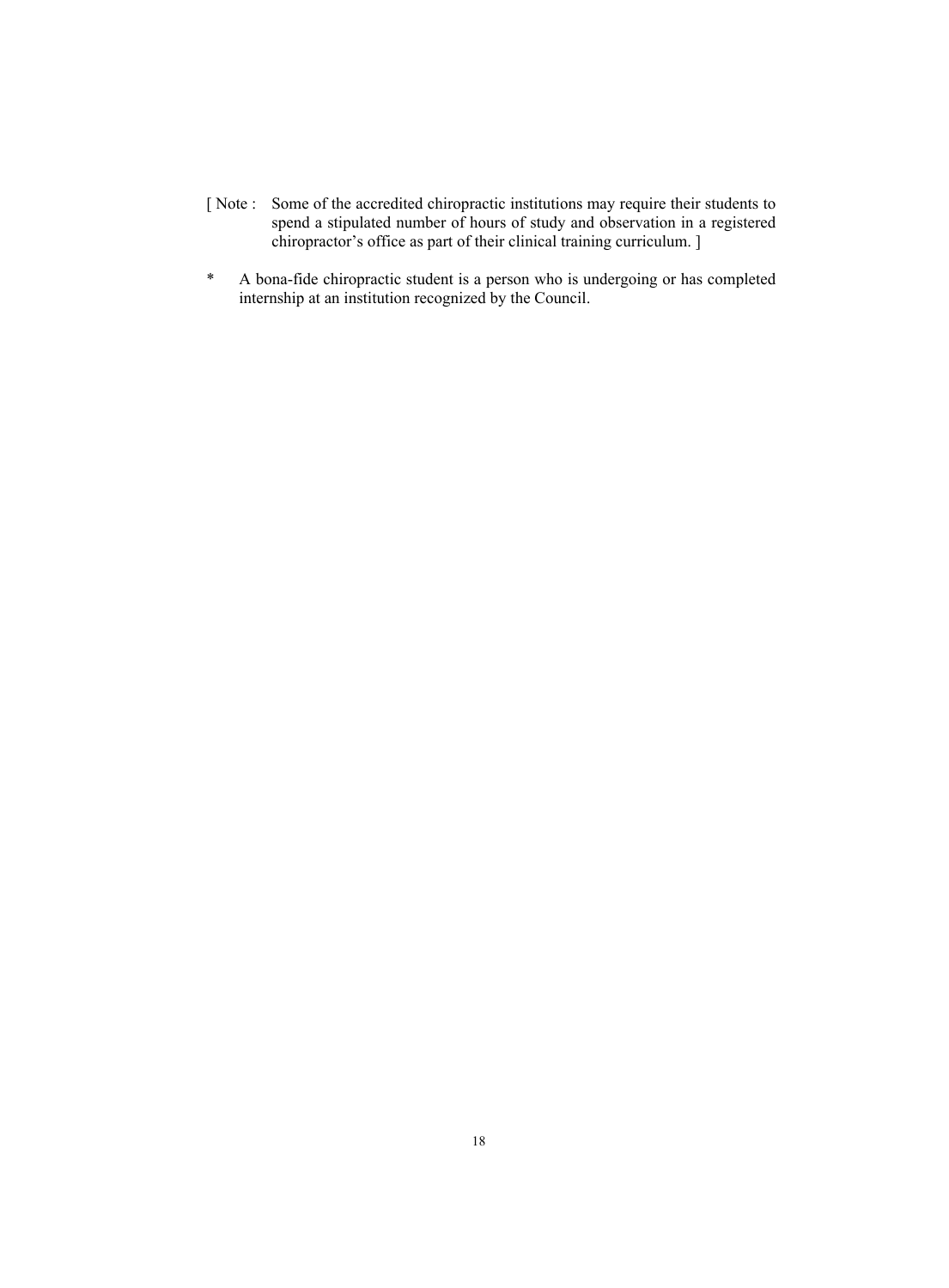#### **APPENDIX I**

#### **NOTICE**

 (NAME) \*has/have commenced practice as (a) Registered Chiropractor(s) at ………………………………………………………………………………………………. Consulting Hours …………………………………………………………………………… Telephone No. ………………………………………………………………………………. Dated ……………………………………………………………………………………..……

 …………………………………………… Registered Chiropractor(s)

\* Delete as necessary

Note :- This form of notice may be used upon first registration only.

#### **APPENDIX II**

#### **NOTICE OF RECOMMENCEMENT OF PRACTICE**

 (NAME) \*has/have re-commenced practice as (a) Registered Chiropractor(s) at ………………………………………………………………………………………………. Consulting Hours …………………………………………………………………………… Telephone No. ………………………………………………………………………………. Dated ……………………………………………………………………………………...…

……………………………………………

Registered Chiropractor(s)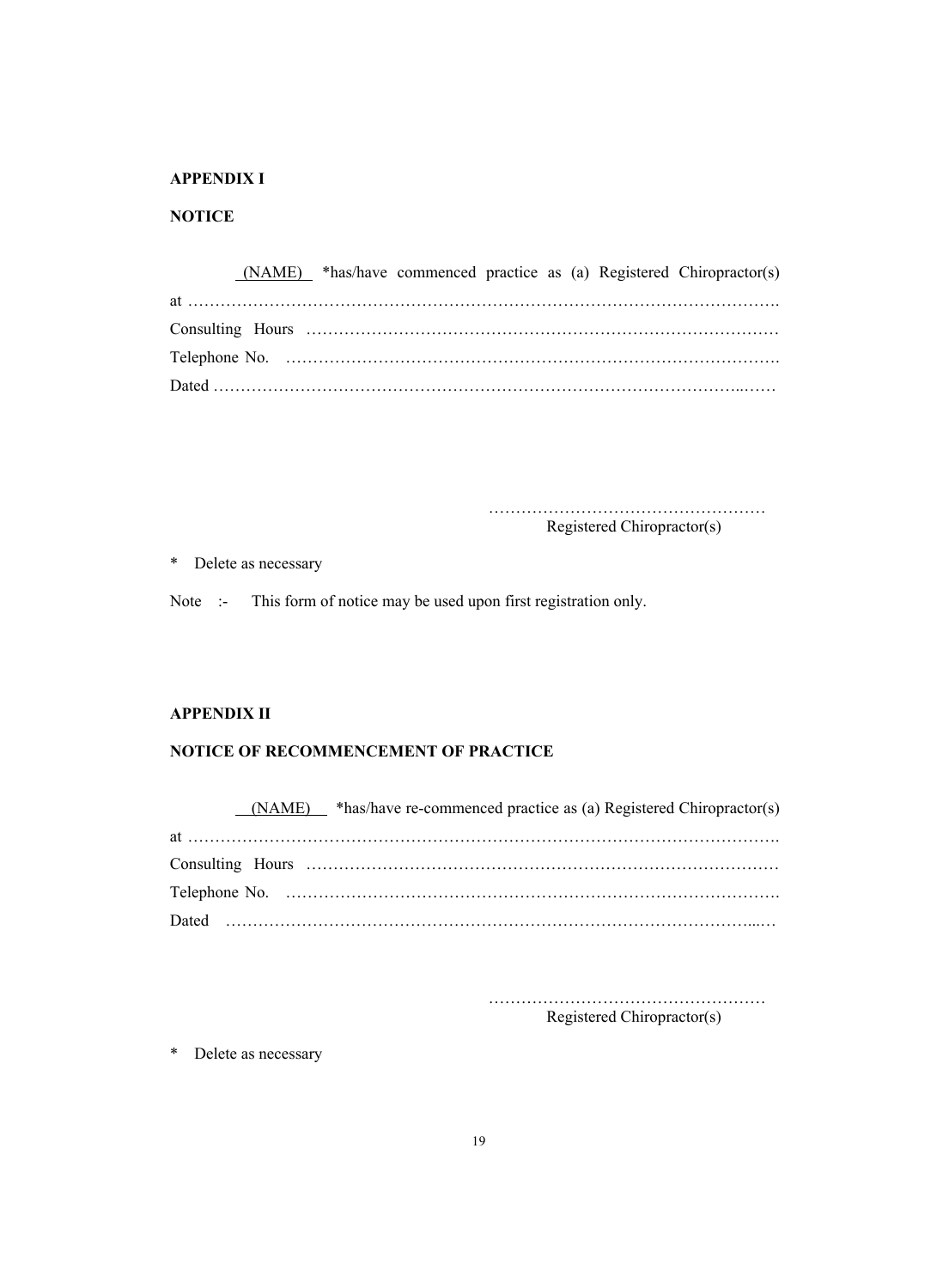## **APPENDIX III**

## **NOTICE OF REMOVAL**

| The chiropractic practice now carried on by (Name of registered |  |  |  |  |  |
|-----------------------------------------------------------------|--|--|--|--|--|
|                                                                 |  |  |  |  |  |
|                                                                 |  |  |  |  |  |
|                                                                 |  |  |  |  |  |
|                                                                 |  |  |  |  |  |
|                                                                 |  |  |  |  |  |
| Dated $\ldots$                                                  |  |  |  |  |  |

 …………………………………………… Registered Chiropractor(s)

## **APPENDIX IV**

## **NOTICE OF OPENING OF A BRANCH OFFICE**

 …………………………………………… Registered Chiropractor(s)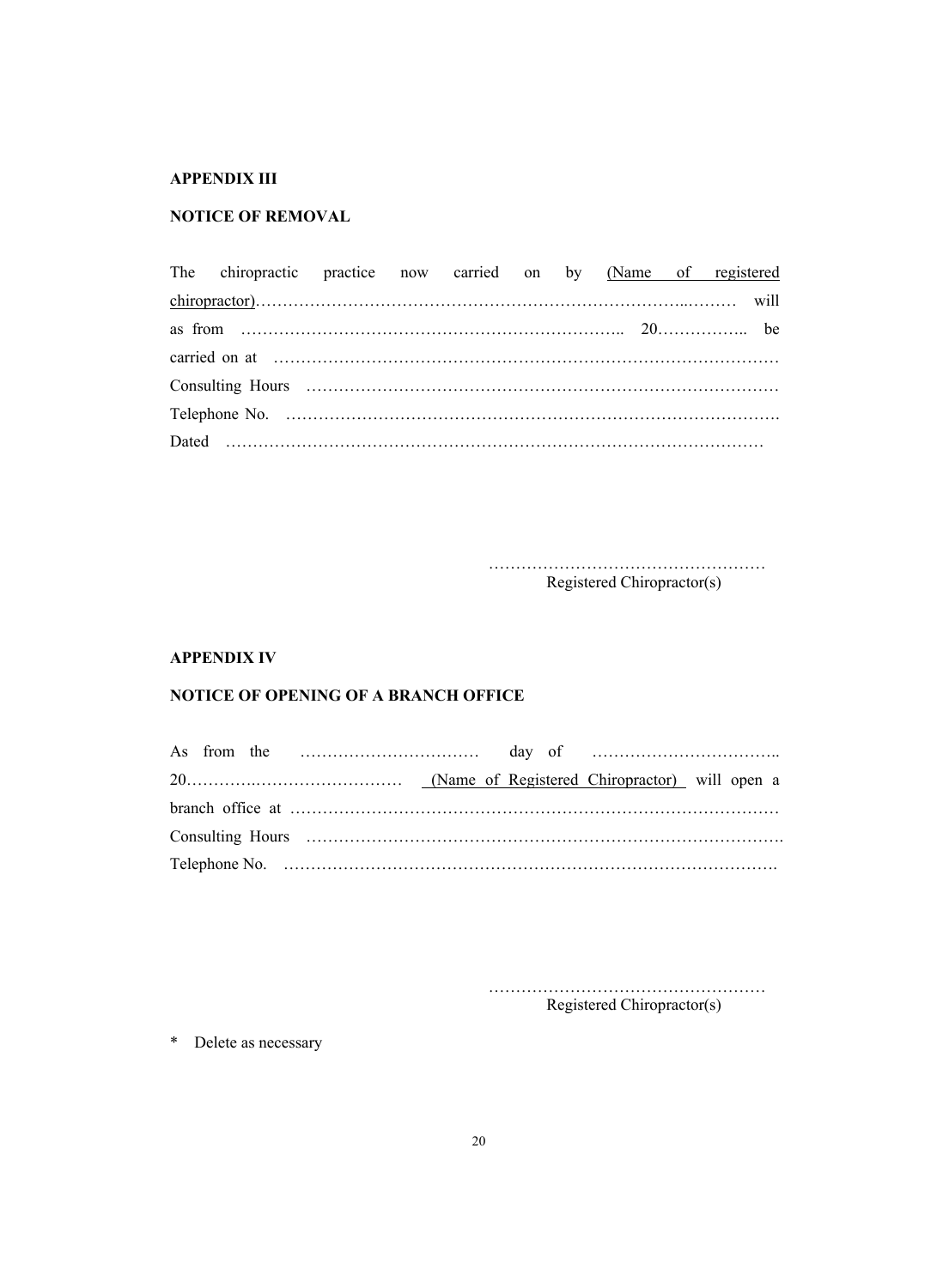#### **APPENDIX V**

#### **NOTICE OF CLOSING OF BRANCH OFFICE**

As from the ………………….. day of ………………………………… 20……… , ….…………………………………… (Name of Registered Chiropractor) will no longer carry on chiropractic practice at \*his/her/their branch office at ………………………………. …………………………………………………………… …………………………………….

> …………………………………………… Registered Chiropractor(s)

\* Delete as necessary

**APPENDIX VI** 

#### **NOTICE OF \*PARTNERSHIP/ASSISTANTSHIP**

| Chiropractor). |              |      |           |           |       |
|----------------|--------------|------|-----------|-----------|-------|
|                | The practice | will | hereafter | <b>be</b> | known |
|                |              |      |           |           |       |
|                |              |      |           |           |       |
|                |              |      |           |           |       |
|                |              |      |           |           |       |

 …………………………………………… Registered Chiropractor(s)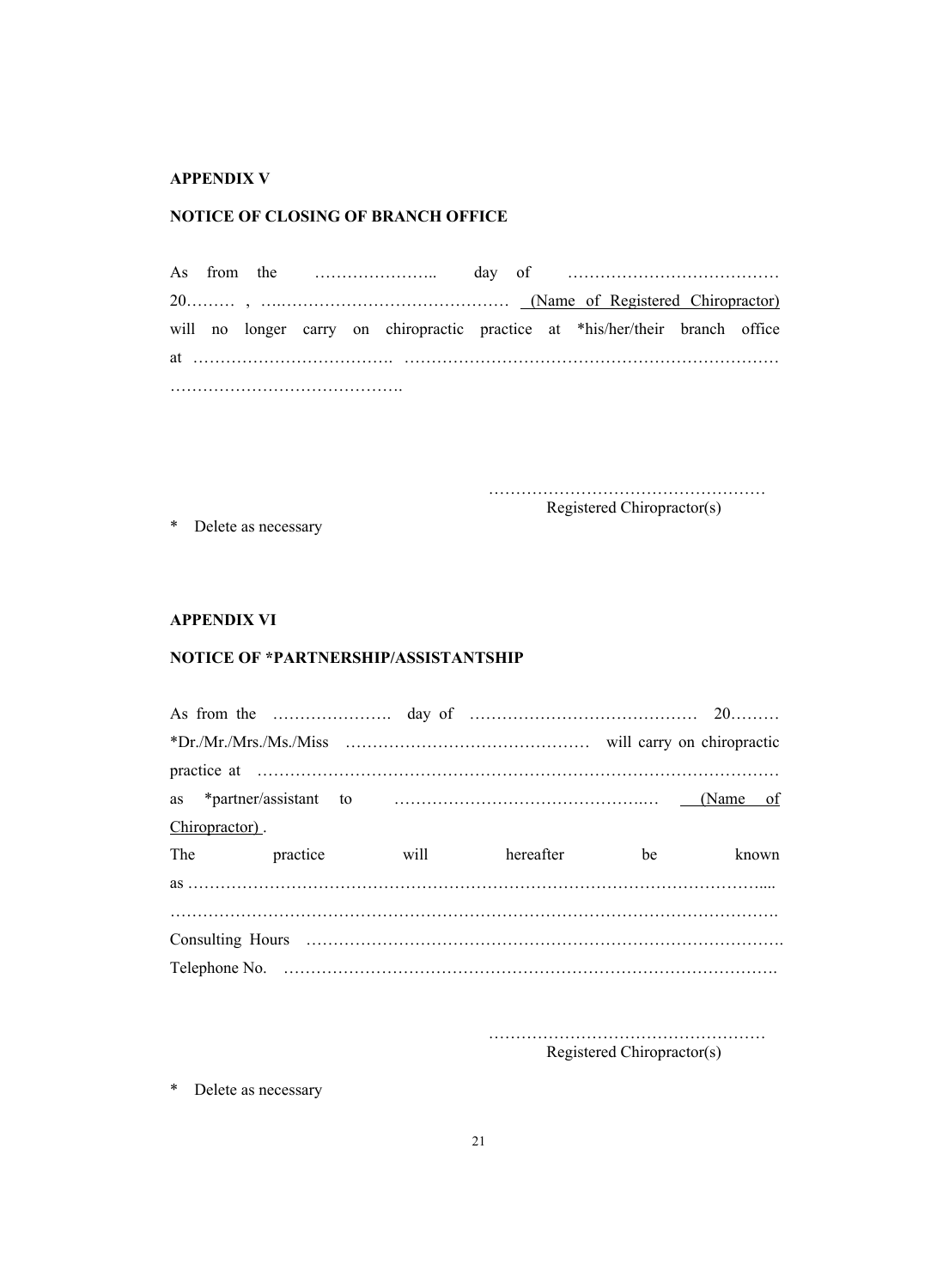## **APPENDIX VII**

## **NOTICE OF TERMINATION OF PARTNERSHIP/ASSISTANTSHIP**

|  |  | will no longer be associated with the undersigned in the chiropractic practice carried on |  |
|--|--|-------------------------------------------------------------------------------------------|--|
|  |  |                                                                                           |  |
|  |  |                                                                                           |  |

 …………………………………………… Registered Chiropractor(s)

\* Delete as necessary

#### **APPENDIX VIII**

## **NOTICE OF CHANGE OF TELEPHONE NUMBER**

|  | the telephone number of the chiropractic practice carried on by the undersigned *will be/has |
|--|----------------------------------------------------------------------------------------------|
|  |                                                                                              |

 …………………………………………… Registered Chiropractor(s)